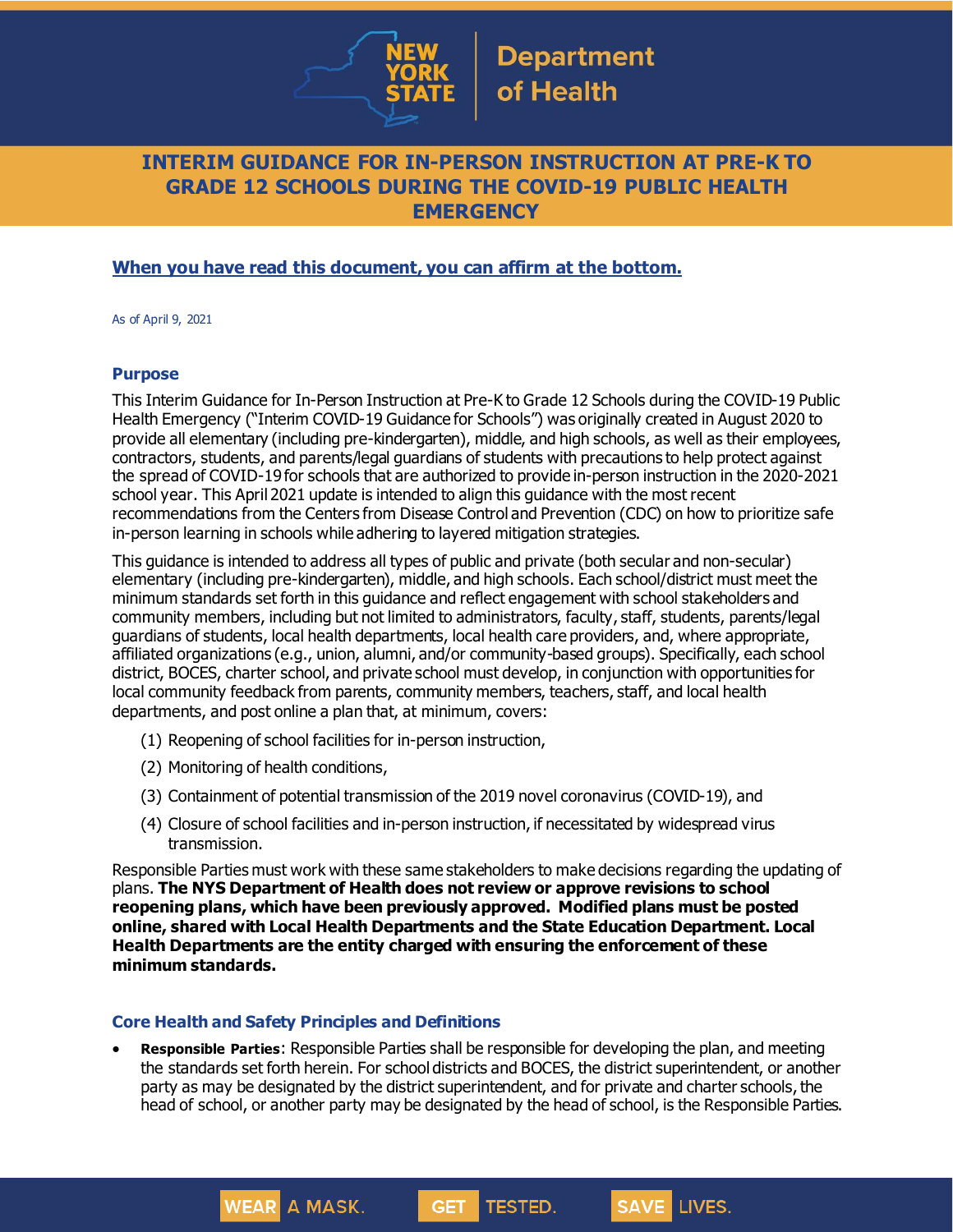The designated party can be an individual or group of individuals responsible for the operations of the school or schools.

- **Face Masks:** Responsible Parties must maintain protocols and procedures for students, faculty, staff, and other individuals to ensure appropriate personal protective equipment (PPE) is used to protect against the transmission of the COVID-19 virus when on school grounds and in school facilities. Specifically, appropriate PPE means, at least, an acceptable mask, which is required to be worn by all individuals in all classroom and non-classroom settings, including but not limited to hallways, school offices, restrooms, gyms, auditoriums, etc. All visitors must wear masks. Masks should have at least two layers of material (e.g. 2-ply). However, Responsible Parties should allow students to remove their mask during meals. Acceptable masks include but are not limited to cloth-based masks (e.g., homemade sewn, quick cut,), and surgical masks that cover both the mouth and nose. Please refer to the updated Face Masks and Coverings for COVID-19 for recommendations on how to wear masks, how to improve mask protection, a list of which masks are NOT recommended, as well as how individuals can protect themselves while putting on and taking off a mask.
- **Physical Distancing**: Responsible Parties must maintain protocols and procedures for students, faculty, and staff to ensure appropriate physical distancing to protect against the transmission of the COVID-19 virus when on school grounds and in school facilities.
- **Spaces**: To reduce density, Responsible Parties should consider and assess additional and/or alternate indoor space(s) that may be repurposed for instruction or other required purposes in support of in-person instruction within the school facility, school grounds, municipal facilities, municipal grounds, or community (e.g., community centers), as well as outdoor space(s) where health and safety conditions (e.g., allergies, asthma) allow for such potential usage.
- **In-Person Instruction**: To ensure equity in education, Responsible Parties should prioritize efforts to return **all** students to in-person instruction. However, based on the dynamic nature of local community transmission of the COVID-19 virus, a phased-in approach or hybrid model combining inperson instruction and remote/distance learning in cohorts may be necessary at various times through the 2020-2021 school year. In planning for these approaches and models, school plans should indicate if certain students will be prioritized to return to in-person instruction first or more frequently based on educational or other needs (e.g., early grades, students with disabilities, English language learners), given requirements for equity, capacity, physical distancing, PPE, feasibility, and learning considerations. Responsible Parties should consider prioritizing in-person instruction for students with disabilities who require special education and related services directly provided in school environments, as well as student populations that are at greater risk for learning loss.
- **Cohorts**: Responsible Parties should "cohort" students, to the extent practicable, to limit potential exposure to the COVID-19 virus. Cohorts, particularly for younger students, are self-contained, preassigned groups of students with reasonable group size limits set forth by the Responsible Parties in their plans. Responsible Parties should enact measures to prevent intermingling between cohorts, to the extent possible (e.g., separation by appropriate physical distancing, particularly if there are multiple cohorts in one area). Responsible Parties should make reasonable efforts to ensure that cohorts are fixed – meaning contain the same students – for the duration of the COVID-19 public health emergency. Faculty may instruct more than one cohort so long as appropriate physical distancing is maintained. At some levels of community transmission, cohorting is recommended if a school is using less than six feet of physical distance in classrooms. Please refer to Table 2 in the CDC guidance for more detail.
- **Screening**: Responsible Parties must implement mandatory health screenings, including temperature checks, of students, faculty, staff, and, where applicable, contractors, vendors, and visitors to identify any individuals who may have COVID-19 or who may have been exposed to the COVID-19 virus. Specifically, all individuals must have their temperature checked each day. If an individual presents a temperature of greater than 100.0°F, the individual must be denied entry into the facility or sent directly to a dedicated area prior to being picked up or otherwise sent home. Responsible Parties

**TESTED.** 

**GET** 

**WEAR A MASK.**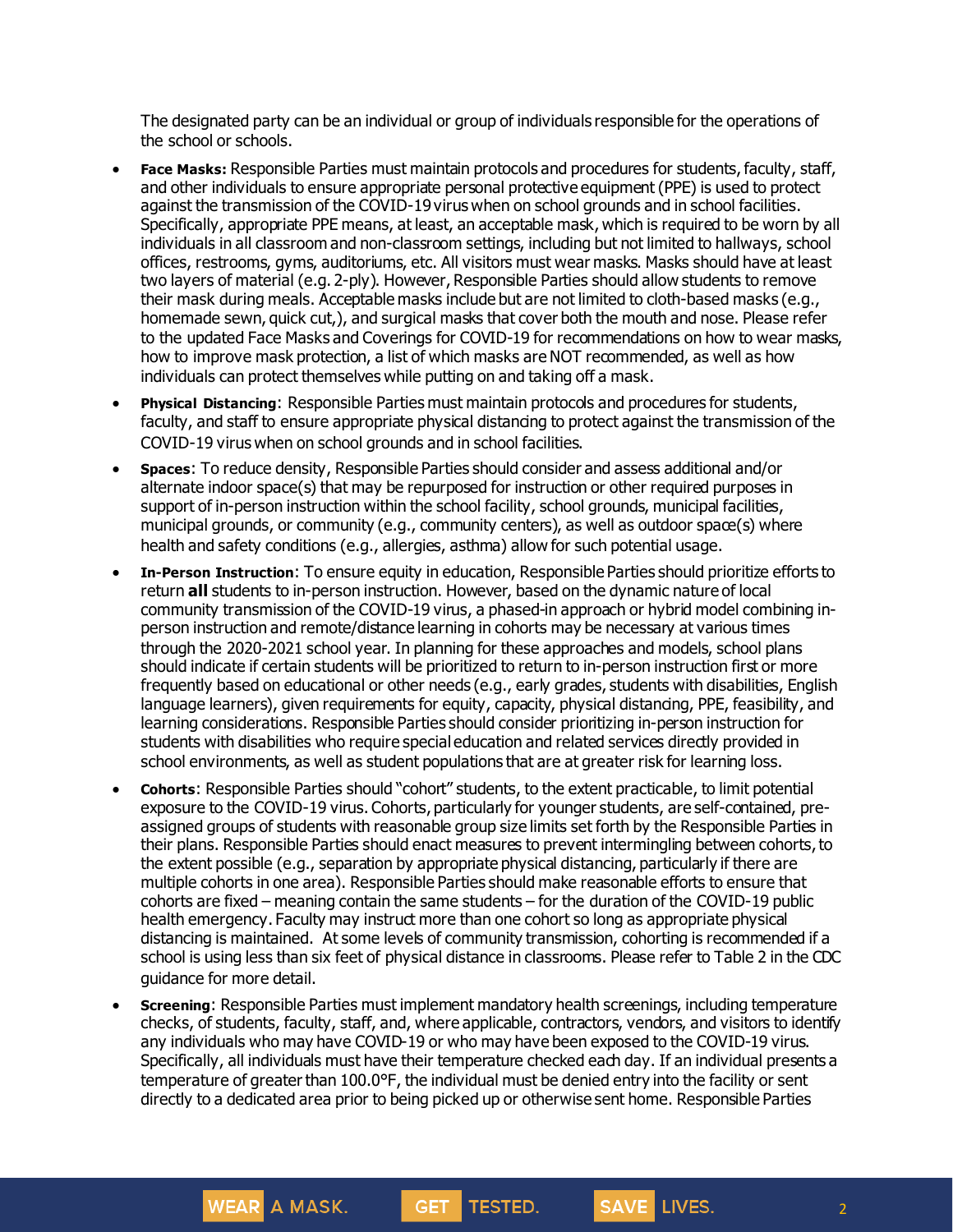must also use a daily screening questionnaire for faculty and staff reporting to school; and periodically use a questionnaire for students, particularly younger students, who may require the assistance of their parent/legal guardian to answer. Remote health screening (e.g., by electronic survey, digital application, or telephone, which may involve the parent/legal guardian) before any individual reports to school, is strongly advised.

- **Transportation**: Consistent with State-issued public transit [guidance](https://www.governor.ny.gov/sites/governor.ny.gov/files/atoms/files/PublicTransportationMasterGuidance.pdf), Responsible Parties must develop protocols and procedures, which include that individuals must wear acceptable masks at all times on school buses (e.g., entering, exiting, and seated), and that individuals should maintain appropriate physical distancing, unless they are members of the same household. Responsible Parties should encourage parents/legal guardians to drop off or walk students to school to reduce density on buses.
- **Food Services**: Responsible Parties must continue to provide school breakfast and/or lunch to students who were previously receiving school meals, both on site and remote. For students on site, Responsible Parties must provide meals while maintaining appropriate physical distancing between students. Students do not need to wear masks when seated and eating so long as they are appropriately physically distanced. Responsible Parties may serve meals in alternate areas (e.g., classrooms) or staggered meal periods to ensure physical distancing and proper cleaningand disinfection between students.
- **Ventilation and Filtration**: Indoor air quality should be improved by increasing outdoor air delivery to the building (ventilation) and removing particulates/viral particles from the air (air filtration) to the greatest extent possible. Ventilation and filtration together can reduce the risk of COVID-19 transmission.
- **Hygiene, Cleaning, and Disinfection**: Responsible Parties must adhere to and promote hygiene, cleaning, and disinfection guidance set forth by DOH and the CDC. Responsible Parties must train all students, faculty, and staff on proper hand and respiratory hygiene. Responsible Parties must maintain logs that include the date, time, and scope of cleaning and disinfection, as well as identify cleaning and disinfection frequency for each facility and area type and assign responsibility to staff. For additional information and for materials to display in school, please refer to the updated Stop the Spread of Germs.
- **Contact Tracing**: Responsible Parties must notify the state and local health department immediately upon being informed of any positive COVID-19 diagnostic test result by an individual within school facilities or on school grounds, including students, faculty, staff, and visitors. In the case of an individual testing positive, Responsible Parties must develop and maintain plans to support local health departments in tracing all contacts of the individual, in accordance with the protocols, training, and tools provided through the New York State Contact Tracing [Program](https://coronavirus.health.ny.gov/new-york-state-contact-tracing). Confidentiality must be maintained as required by federal and state law and regulations. Responsible Parties must cooperate with all state and local health department contact tracing, isolation, and quarantine efforts. Consistent with Executive Order 202.61, Responsible Parties must continue to make reports to the New York State Department of Health COVID-19 School Report Card Dashboard every day that school is in session, regardless of whether any new tests have been reported or whether the school was completely remote on that day.
- **Return to School:** Responsible Parties must establish protocols and procedures, in consultation with the local health department(s), about the requirements for determining when individuals, particularly students, who screened positive for COVID-19 symptoms can return to the in-person learning environment at school.

#### **Plan Requirements**

WEAR A MASK.

**Reopening of in-person instruction** includes protocols and procedures for restarting school operations including students, faculty, and staff returning to in-person instruction. At a minimum, plans must incorporate the following:

TESTED.

GET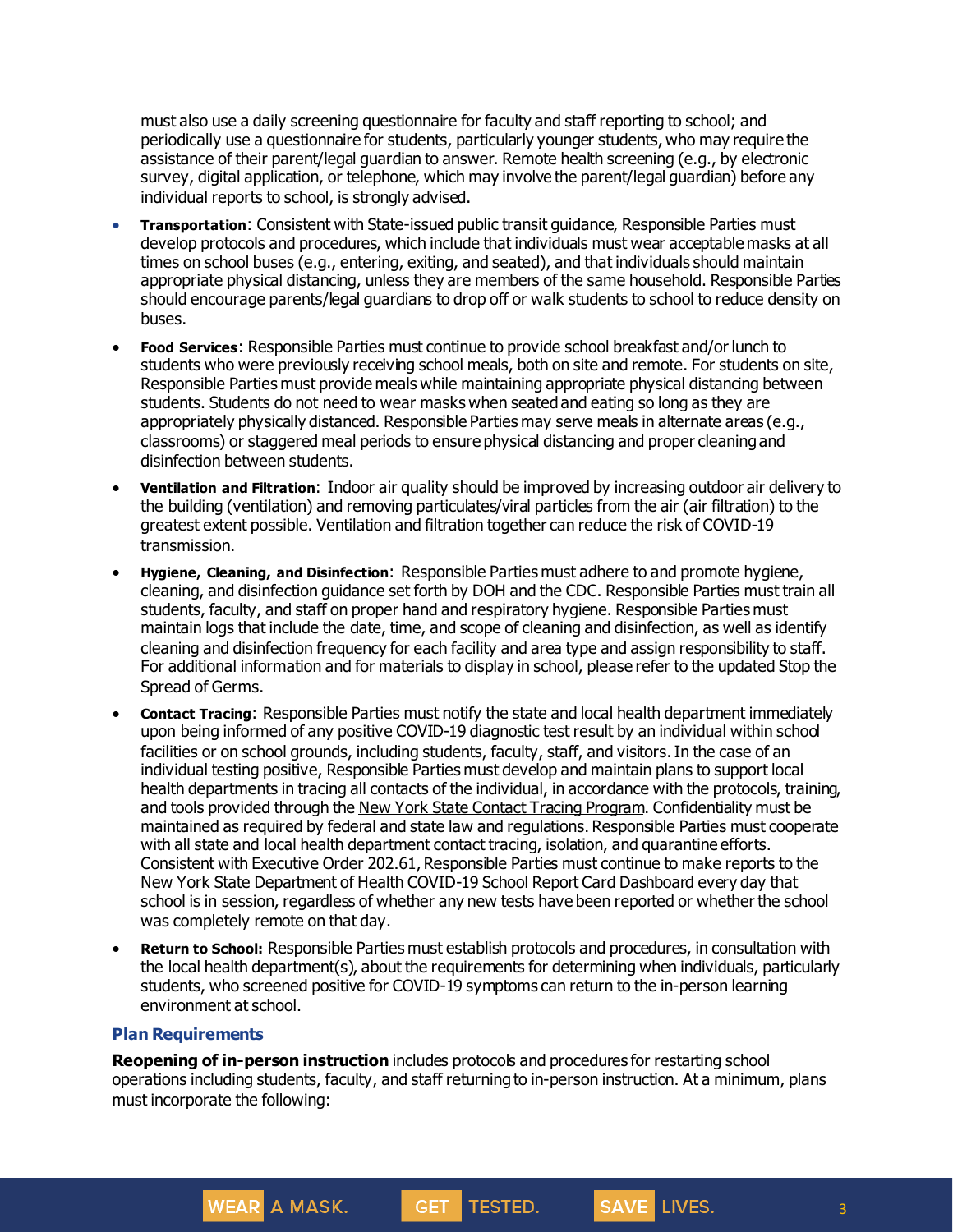- **Capacity:** Phasing and quantity of students, faculty, and staff allowed to return in-person, considering factors such as ability to maintain appropriate physical distance, personal protective equipment (PPE) availability, local medical capacity, and availability of safe transportation;
- **Physical Distancing**: Protocols and procedures for students, faculty, and staff to ensure appropriate physical distancing when on school grounds and in school facilities;
- **PPE and Masks**: Protocols and procedures for students, faculty, staff, and other individuals to ensure appropriate PPE is used to protect against the transmission of the COVID-19 virus when on school grounds and in school facilities. Plans for all students, faculty, and staff to have the required PPE (i.e., acceptable masks) before entering school facilities, grounds, or any other space owned or administered by the school or school district (e.g., school buses);
- **Operational Activity:** Determinations on how classes, shared spaces, and activities may be adapted in various phases of learning and operations (e.g., identify which, if any, students will be offered alternate approaches, such as alternative schedules or hybrids of in-person and remote learning; how additional and alternative – school and non-school – spaces can be used for, or in support of, inperson instruction; how such schedules could be administered to create overlap for students from the same household; how shared spaces, such as cafeterias, libraries, and gymnasiums, will be modified and used, if and how cohorts will be implemented). Policies regarding field trips, and visitors considering risks for COVID-19 transmission, as well as protocols and procedures for physical distancing, PPE usage, and cleaning and disinfection, which may include conducting virtual events, should be developed;
- **Restart Operations:** Plans to safely reopen facilities and grounds, such as cleaning and disinfection, and restarting building ventilation, water systems, and other key facility components, as applicable;
- **Hygiene, Cleaning, and Disinfection:** Protocols and procedures for school-wide cleaning and disinfection of classrooms, restrooms, cafeterias, libraries, school buses, and all other school facilities, as well as training and promotion of hand and respiratory hygiene among all individuals in school facilities and on school grounds;
- **Extracurriculars:** Policies regarding extracurricular programs and which activities will be allowed, considering physical distancing, PPE usage, and cleaning and disinfection, as well as risk of COVID-19 transmission. Policies should consider how to maintain cohorts, if applicable, or members of the same household. Responsible Parties must refer to DOH's "Interim Guidance for Sports and [Recreation](https://www.governor.ny.gov/sites/governor.ny.gov/files/atoms/files/SportsAndRecreationMasterGuidance.pdf) During the COVID-19 Public Health [Emergency](https://www.governor.ny.gov/sites/governor.ny.gov/files/atoms/files/SportsAndRecreationMasterGuidance.pdf)" (March 25, 2021) to assist in development of these policies and the conduct of school-sponsored sports. If school is closed for in-person education during the school year due to an increase in confirmed COVID-19 cases, school-sponsored sports must be suspended until in-person education is resumed;
- **Before and Aftercare:** Policies regarding before and aftercare programs, considering physical distancing, PPE usage, and cleaning and disinfection requirements, as well as risk of COVID-19 transmission. Policies should consider how to maintain cohorts, if applicable, or group members of the same household;
- **Vulnerable Populations:** Policies regarding vulnerable populations, including students, faculty and staff who are at increased risk for severe [COVID-19](https://www.cdc.gov/coronavirus/2019-ncov/need-extra-precautions/people-at-increased-risk.html?CDC_AA_refVal=https%3A%2F%2Fwww.cdc.gov%2Fcoronavirus%2F2019-ncov%2Fneed-extra-precautions%2Fpeople-at-higher-risk.html) illness, and individuals who may not feel comfortable returning to an in-person educational environment, to allow them to safely participate in educational activities and, where appropriate, accommodate their specific circumstances. These accommodations may include but are not limited to remote learning or telework, modified educational or work settings, or providing additional PPE to individuals with underlying health conditions. Responsible Parties must also identify and describe any modifications to physical distancing or PPE that may be necessary for certain student or staff populations,including individuals who have hearing impairment or loss, students receiving language services, and young students in early education programs, ensuring that any modifications minimize COVID-19 exposure risk for students, faculty, and staff, to the greatest extent possible;

TESTED.

GET

**WEAR** A MASK.

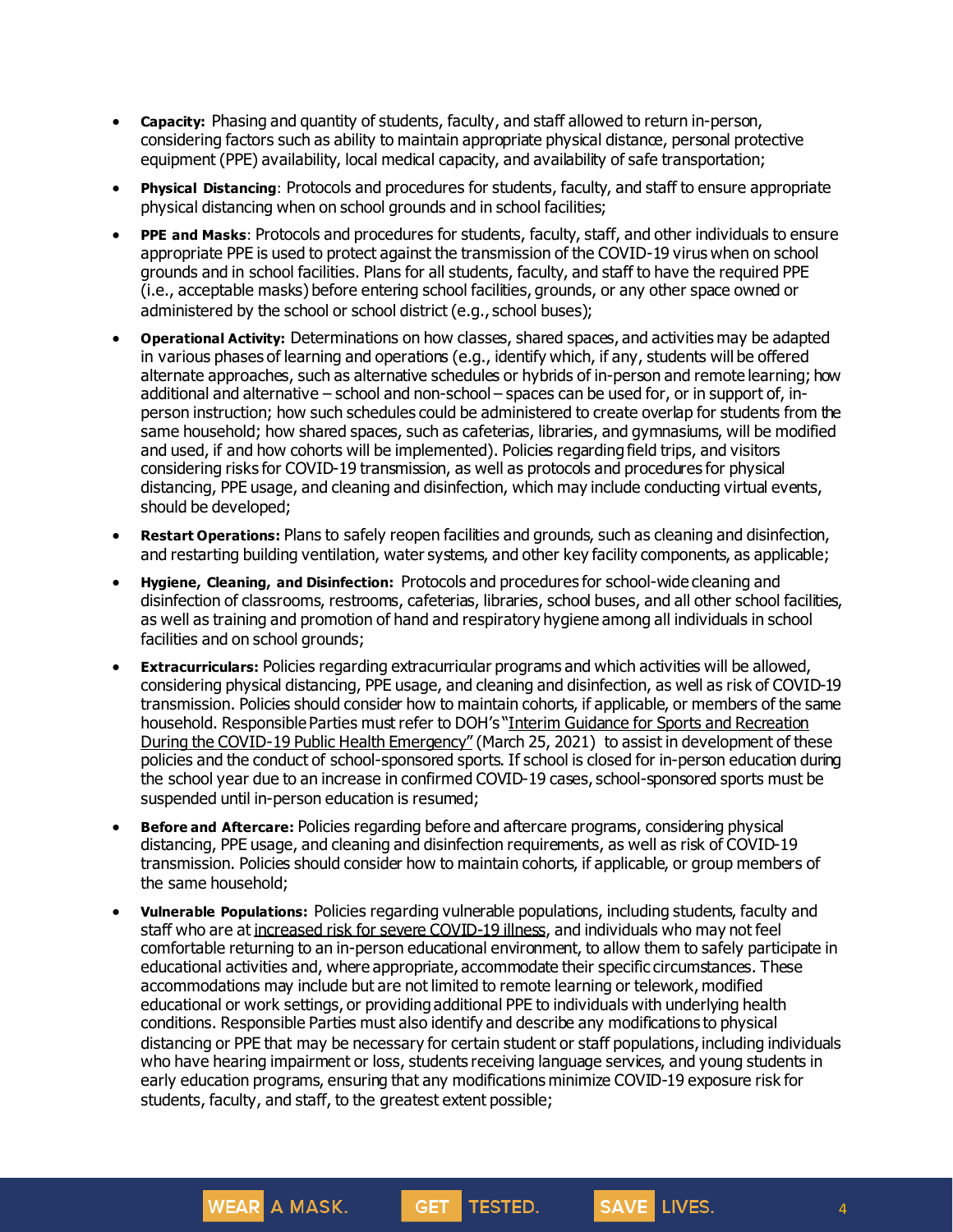- **Transportation:** Consistent with State-issued public transit [guidance](https://www.governor.ny.gov/sites/governor.ny.gov/files/atoms/files/PublicTransportationMasterGuidance.pdf), protocols and procedures, which include that individuals must wear acceptable masks at all times on school buses (e.g., entering, exiting, and seated), and that individuals should maintain appropriate physical distancing, unless they are members of the same household. Responsible parties should maximize the distance between students on school buses (for example, seat children one child per row and skip rows), when possible. When safe, ventilation can be improved by opening windows. Responsible Parties should encourage parents/legal guardians to drop off or walk students to school to reduce density on buses. School districts should also consider engaging more buses to keep density low while supporting families who cannot bring students to school themselves. Protocols and procedures should include how school buses will be adapted to keep students and staff safe (e.g., how masks will be provided to students in need, how members of the same household will be seated together, how physical distancing will be conducted on buses, whether bus schedules will be adapted to accommodate reduced capacity, whether any health screening will be conducted at home before students board buses, how parents/legal guardians will be encouraged to drop off or walk students to reduce density on buses);
- **Food Services:** Protocols and procedures for onsite and remote food services for students, considering appropriate physical distancing and any modifications to service that may be necessary (e.g., providing meals in a combination of classrooms and cafeterias, staggering meal periods). Measures to protect students with food allergies if providing meals in spaces outside the cafeteria. Protocols and procedures must also include how students will perform hand hygiene before and after eating, how appropriate hand hygiene will be promoted, and how sharing of food and beverages will be discouraged. Additionally, protocols and procedures must account for cleaning and disinfection prior to the next group of students arriving for meals, if served in the same common area (e.g., cafeteria);
- **Mental Health, Behavioral, and Emotional Support Services and Programs:** Available resources and referrals to address mental health, behavioral, and emotional needs of students, faculty, and staff when school reopens for in-person instruction (e.g., how they will identify and support students having difficulty with transitioning back into the school setting, especially given the changed school environment). Any training for faculty and staff on how to talk with, and support, students during and after the ongoing COVID-19 public health emergency, as well as information on developing coping and resilience skills for students, faculty, and staff; and
- **Communication:** Communications plans for students, parents/legal guardians of students, faculty, staff and visitors that includes applicable instructions, training, signage, and a consistent means to provide individuals with information. Plans should describe how schools will communicate with students and families about preparing for the upcoming year, which should include adapting to physical distancing requirements, properly wearing masks, and proper hand and respiratory hygiene. Consider developing webpages, text and email groups, and social media to disseminate information. Schools should develop communication plans in multiple languages, as necessary.

**Monitoring** includes protocols and procedures to track health conditions at schools. At a minimum, plans must incorporate the following:

- **Screening:** Protocols and procedures for mandatory health screenings, including temperature checks, of students, faculty, staff, and, where applicable, contractors, vendors, and visitors to identify any individuals who may have COVID-19 or who may have beenexposed to the COVID-19 virus. Responsible Parties should consider limiting the number of visitors permitted on school grounds or in school facilities, and, if visitors are allowed, screening of such visitors;
- **Testing Protocols:** Process for the provision or referral of diagnostic testing for students, faculty, and staff for COVID-19, in consultation with local health department officials, when needed, which should include plans for testing of unvaccinated symptomatic individuals, close contacts of COVID-19 suspected or confirmed individuals, and individuals with recent internationaltravel as designated

**TESTED.** 

**GET** 

**WEAR** A MASK.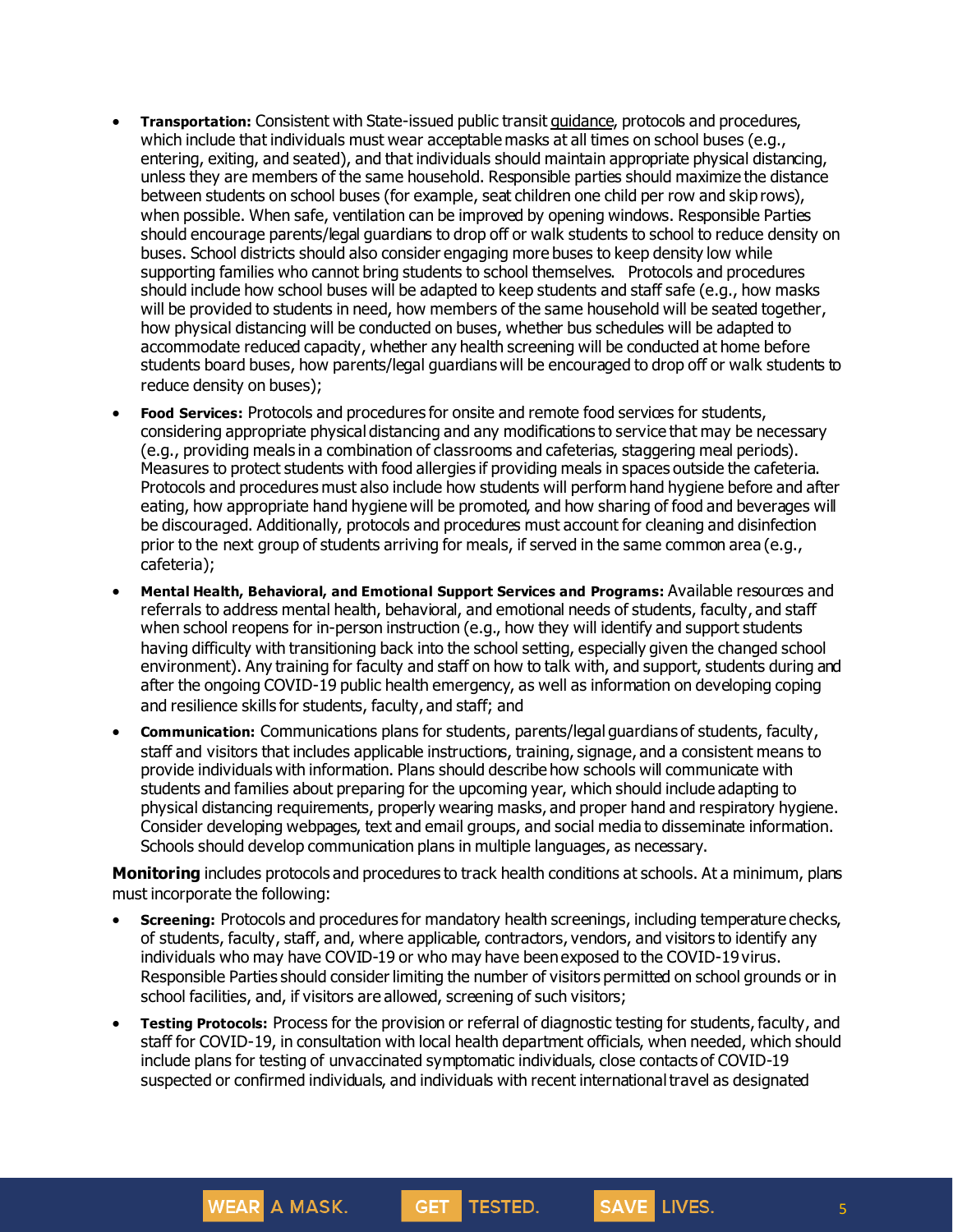through the New York State Travel [Advisory](https://coronavirus.health.ny.gov/covid-19-travel-advisory), before allowing such individuals to return to in-person to the school;

• **Testing Responsibility:** Identification of who in the community is responsible for referring, sourcing, and administering testing (e.g., local health department testing site, physician offices, hospital system);

**Containment** includes protocols and procedures for how to respond to positive or presumed-positive cases, as well as preventative practices. At a minimum, plans must incorporate the following:

- **School Health Offices:** Protocols for safely caring for a student, faculty, or staff member if they develop symptoms of COVID-19 during the school day in accordance with the **Interim [Guidance](https://coronavirus.health.ny.gov/system/files/documents/2021/03/covid19_guidance_for_sbhc_medical_and_dental_030921_1952.pdf) for [School-BasedHealth](https://coronavirus.health.ny.gov/system/files/documents/2021/03/covid19_guidance_for_sbhc_medical_and_dental_030921_1952.pdf) Centers Regarding COVID-19 and the New York [State](https://coronavirus.health.ny.gov/system/files/documents/2021/03/nysdoh_sbhc_dental_program_reopening_addendum_030921.pdf) Department of Health School-Based Health Center Dental [ProgramReopening](https://coronavirus.health.ny.gov/system/files/documents/2021/03/nysdoh_sbhc_dental_program_reopening_addendum_030921.pdf) [Addendum](https://coronavirus.health.ny.gov/system/files/documents/2021/03/nysdoh_sbhc_dental_program_reopening_addendum_030921.pdf)**;
- **Isolation:** Procedures to isolate individuals who screen positive upon arrival, or symptomatic individuals should they become symptomatic while at school, providing appropriate PPE for school health office staff caring for the symptomatic individual. Protocols for safe transportation, including pick-up arrangements, if applicable, for symptomatic students, faculty, and staff;
- **Collection**: Protocols for how parents or legal guardians should pick up their student with instructions that the student must be seen by a health care provider;
- **Infected Individuals:** Requirements that persons who have tested positive complete isolation and have recovered and will not transmit COVID-19 when returning to in-person learning. Discharge from isolation and return to school will be conducted in coordination with the local health department.
- **Exposed Individuals**: Requirements that individuals who were exposed to the COVID-19 virus complete quarantine and have not developed symptoms before returning to in-person learning (exceptions for vaccinated individuals and those with prior COVID-19 infection detailed below). Discharge from quarantine and return to school will be conducted in coordination with the local health department.
- **Vaccination:** In New York State, P-12 Teachers and staff have been eligible to receive the COVID-19 vaccine since January 11, 2021. Asymptomatic fully vaccinated individuals do not need to quarantine if exposed to COVID-19.
- **Previous COVID-19 infection:** Asymptomatic individuals who have recovered from laboratory confirmed COVID-19 infection during the previous 3 months do not need to quarantine if exposed to COVID-19.
- **Hygiene, Cleaning, and Disinfection:** Adherence to, and promotion of, hygiene, cleaning, and disinfection guidance set forth by DOH and CDC, including strategies for cleaning and disinfection of exposed areas and appropriate notification to occupants of such areas;
- **Contact Tracing:** Plans to support local health departments in contact tracing efforts using the protocols, training, and tools provided through the New York State Contact Tracing [Program](https://coronavirus.health.ny.gov/new-york-state-contact-tracing)
- **Communication:** Plans to share protocols and safety measures taken by the school with all relevant parties including parents/legal guardians, faculty, staff, students, and the local community.
- **Closure** includes contingency plans, protocols, and procedures for decreasing the scale or scope of in-person education, and/or closing the school. At a minimum, plans must incorporate the following:
- **Operational Activity:** Determination of which operations will be decreased, or ceased and which operations will be conducted remotely; include process to conduct orderly closures which may include phasing, milestones, and involvement of key personnel; and

TESTED.

• **Communication:** Plan to communicate internally and externally throughout the closure process.

**GET** 

WEAR A MASK.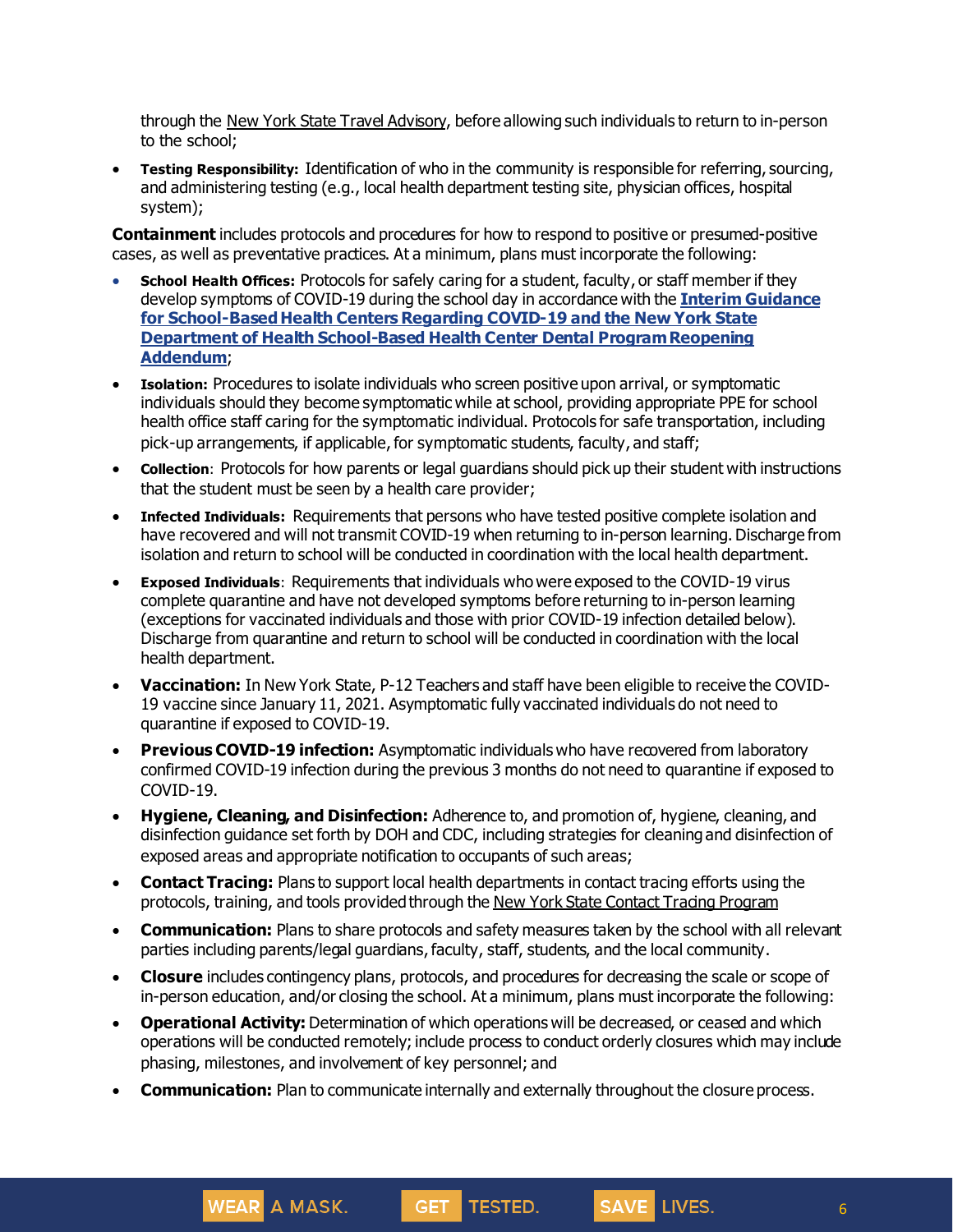#### **State-Issued Guidance and Minimum Standards**

Pre-K through Grade 12 schools involve a variety of activities depending on their specific educational and extracurricular programs and services, and, as such, should reference relevant "industry-specific" guidelines provided by DOH – and available on the New York [Forward](https://forward.ny.gov/) website – for operations of food services, office workspaces, transportation, and other activities, as applicable. Specifically, operations of cafeterias and other food services must operate in accordance with "Interim [Guidance](https://www.governor.ny.gov/sites/governor.ny.gov/files/atoms/files/Indoor_and_Outdoor_Food_Services_Detailed_Guidelines.pdf) for Food Services During the COVID-19 Public Health [Emergency](https://www.governor.ny.gov/sites/governor.ny.gov/files/atoms/files/Indoor_and_Outdoor_Food_Services_Detailed_Guidelines.pdf) (March 19, 2021)" with additional precautions for students that are contained herein, such as physical distancing between students or cohorts of students. Administrative functions must operate in accordance with, "Interim Guidance for [Office-Based](https://www.governor.ny.gov/sites/governor.ny.gov/files/atoms/files/offices-interim-guidance.pdf) Work during the COVID-19 Public Health [Emergency](https://www.governor.ny.gov/sites/governor.ny.gov/files/atoms/files/offices-interim-guidance.pdf)." Transportation services administered by the school must operate in accordance with "Interim Guidance for Public [Transportation](https://www.governor.ny.gov/sites/governor.ny.gov/files/atoms/files/PublicTransportationMasterGuidance.pdf) Activities during the COVID-19 Public Health [Emergency](https://www.governor.ny.gov/sites/governor.ny.gov/files/atoms/files/PublicTransportationMasterGuidance.pdf)" with additional precautions that are contained herein. Interscholastic athletics must follow DOH's "Interim Guidance for Sports and [Recreation](https://www.governor.ny.gov/sites/governor.ny.gov/files/atoms/files/SportsAndRecreationMasterGuidance.pdf) During the COVID-19 Public Health [Emergency"](https://www.governor.ny.gov/sites/governor.ny.gov/files/atoms/files/SportsAndRecreationMasterGuidance.pdf) (March 25, 2021) " for the conduct of school-sponsored sports. If school is closed for inperson education during the school year due to an increase in confirmed COVID-19 cases, schoolsponsored sports must be suspended until in-person education is resumed. Further, Responsible Parties hosting competitive play must follow the Department's guidance, restricting spectators to no more than the greater of two spectators per player or 100 spectators indoors or 200 spectators outdoors, and, where required, implementing and enforcing rules for appropriate physical distancing, masks, and cleaning and disinfection, as such guidance is updated from time to time.

#### **Standards for Responsible School Activities in New York State**

No school activities can operate without meeting the following minimum State guidance, as well as applicable federal requirements, including but not limited to such minimum standards of the Americans with Disabilities Act (ADA), CDC, Environmental Protection Agency (EPA), and OSHA. The State standards apply to all school activities in operation during the COVID-19 public health emergency until rescinded or amended by the State.

The following guidance is provided to help schools develop their reopening plans and is organized around three distinct categories: people, places, and processes.

# **I. PEOPLE**

#### **A. Physical Distancing and Masks**

**WEAR** A MASK.

#### **Physical Distancing**

- Responsible Parties must ensure that appropriate physical distancing is maintained between individuals while in school facilities and on school grounds, inclusive of students, faculty, and staff, unless safety or the core activity (e.g., instruction, moving equipment, using an elevator, traveling in common areas) requires a shorter distance or individuals are of the same household.
- Responsible Parties may reduce physical distancing requirements to a minimum of three feet between students in classroom settings, subject to adherence to certain mitigation measures herein.

Due to evidence that transmission risk ranges by the age of the student, the CDC recommends that physical distancing requirements differ by grade level and community transmission risk. Evidence indicates that there is lower susceptibility and incidence of COVID-19 among younger children than compared to teenagers; therefore, in-person instruction represents less risk of on-site transmission in elementary schools compared to middle and high schools. At some levels of community transmission, cohorting is recommended if a school is using less than six feet of physical distance in classrooms. The Department recognizes that certain scenarios may prevent physical distancing from occurring, such as providing essential classroom instruction, medical care, or student comfort/support. Responsible Parties must minimize this contact to the greatest extent possible and continue to ensure appropriate prevention

TESTED.

SAVE LIVES.

**GET**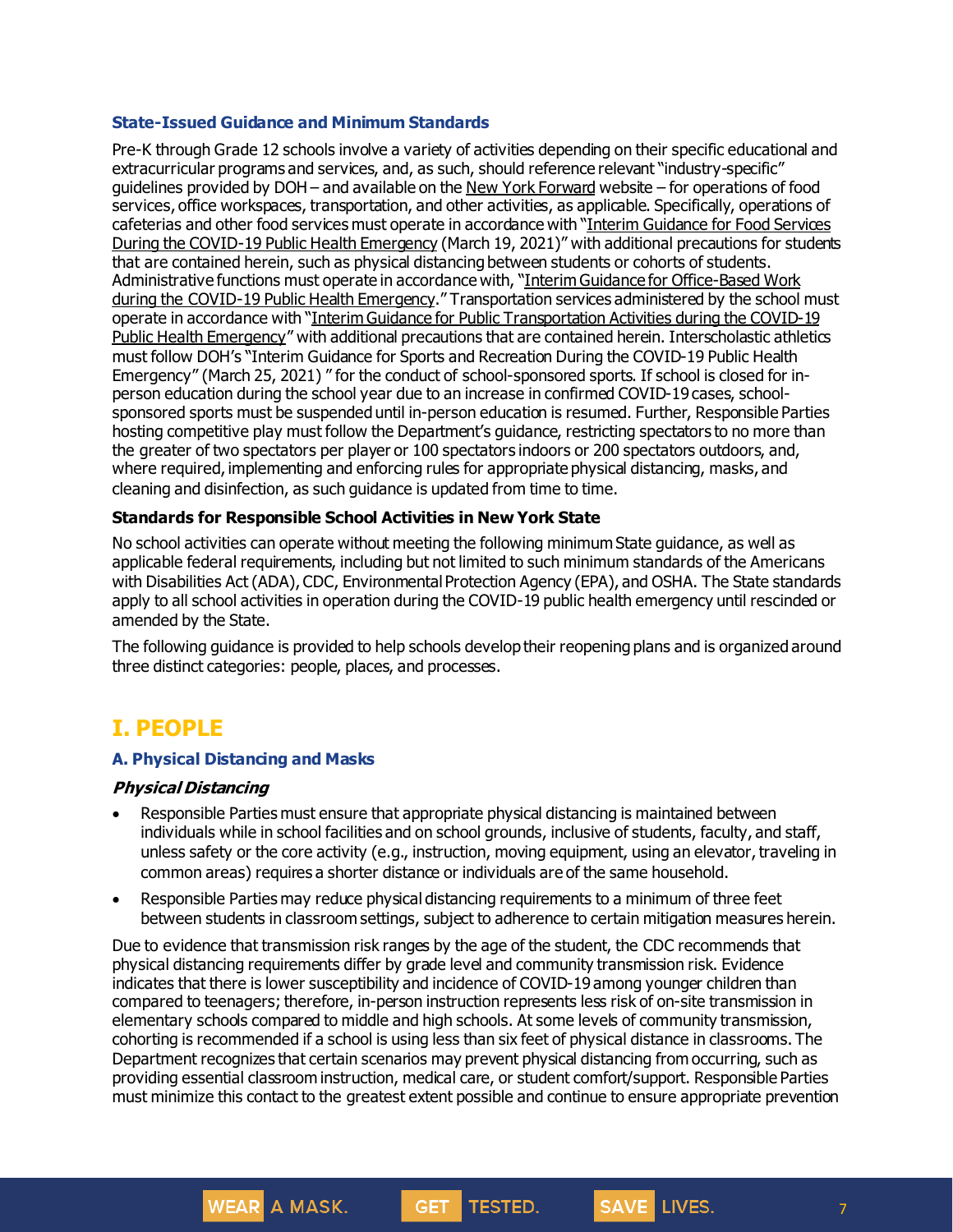measures—such as cleaning/disinfection, masking, hand hygiene, and respiratory etiquette—are maintained during these temporary episodes. Please refer to the Interim Guidance for School-Based Health Centers Regarding COVID-19 for further information.

- $\circ$  CDC has developed four levels of indicators and threshold for community transmission of COVID-19. Please refer to Table 1 in the CDC guidance to see the measures. CDC also provides recommendations for physical distancing and cohorting for elementary, middle, and high schools at each level of transmission. These recommendations are summarized below and are required to be adhered to by any responsible parties when implementing physical distancing of less than six feet in classrooms. Please refer to **[Table](https://www.cdc.gov/coronavirus/2019-ncov/community/schools-childcare/operation-strategy.html) 2** in the CDC guidance for more detail.
- $\circ$  In counties with low and moderate risk of transmission, elementary, middle, and high schools can maintain physical distancing of at least three feet between students in classrooms.
- $\circ$  In counties with substantial risk of transmission, elementary, middle, and high schools can maintain physical distancing of at least three feet between students in classrooms and cohorting is recommended when possible.
- o In counties with high risk of transmission, elementary schools can maintain physical distancing of at least three feet between students in classrooms and cohorting is recommended when possible. However, in middle and high schools three feet between students in classrooms is recommended only when schools can use cohorting. **When schools cannot maintain cohorting, middle and high schools must maintain physical distancing of at least six feet between students in classrooms.**
- $\circ$  The CDC no longer recommends physical barriers for mitigation where physical distancing cannot be maintained. A preferred approach is enhanced ventilation and air filtration to dilute and remove any SARS-Cov-2 particles from the air as described below and in the CDC school guidance.
- o Exceptions Where A Minimum of Six Feet of Distance Must be Maintained
	- Six feet is always the required distancing between adults (teachers, staff, visitors) and between students and adults.
	- Six feet of distance is required when eating meals or snacks, or drinking, or other times masks must be removed. This may mean that meals cannot be eaten in classrooms that have been converted to three feet of physical distance during instruction time.
	- Individuals participating in activities that require projecting the voice (e.g., singing) or playing a wind instrument must be six feet apart and there must be six feet of distance between the performers and the audience during performances and concerts.
	- Six feet of physical distance must be maintained in common areas and outside of classrooms (e.g. lobbies, auditoriums, gymnasiums, cafeterias, and hallways), where possible.

SAVE LIVES.

▪ For guidance on sports, please refer to the Interim Guidance for Sports and Recreation During the COVID-19 Public Health Emergency (March 25, 2021)

Responsible Parties should ensure that a distance of six feet in all directions is maintained between individuals while participating in activities requires projecting the voice (e.g., singing), playing a wind instrument, or aerobic activity resulting in heavy breathing (e.g., participating in gym classes).

GET TESTED.

▪ When directed by the Local or State Health Department.

WEAR A MASK.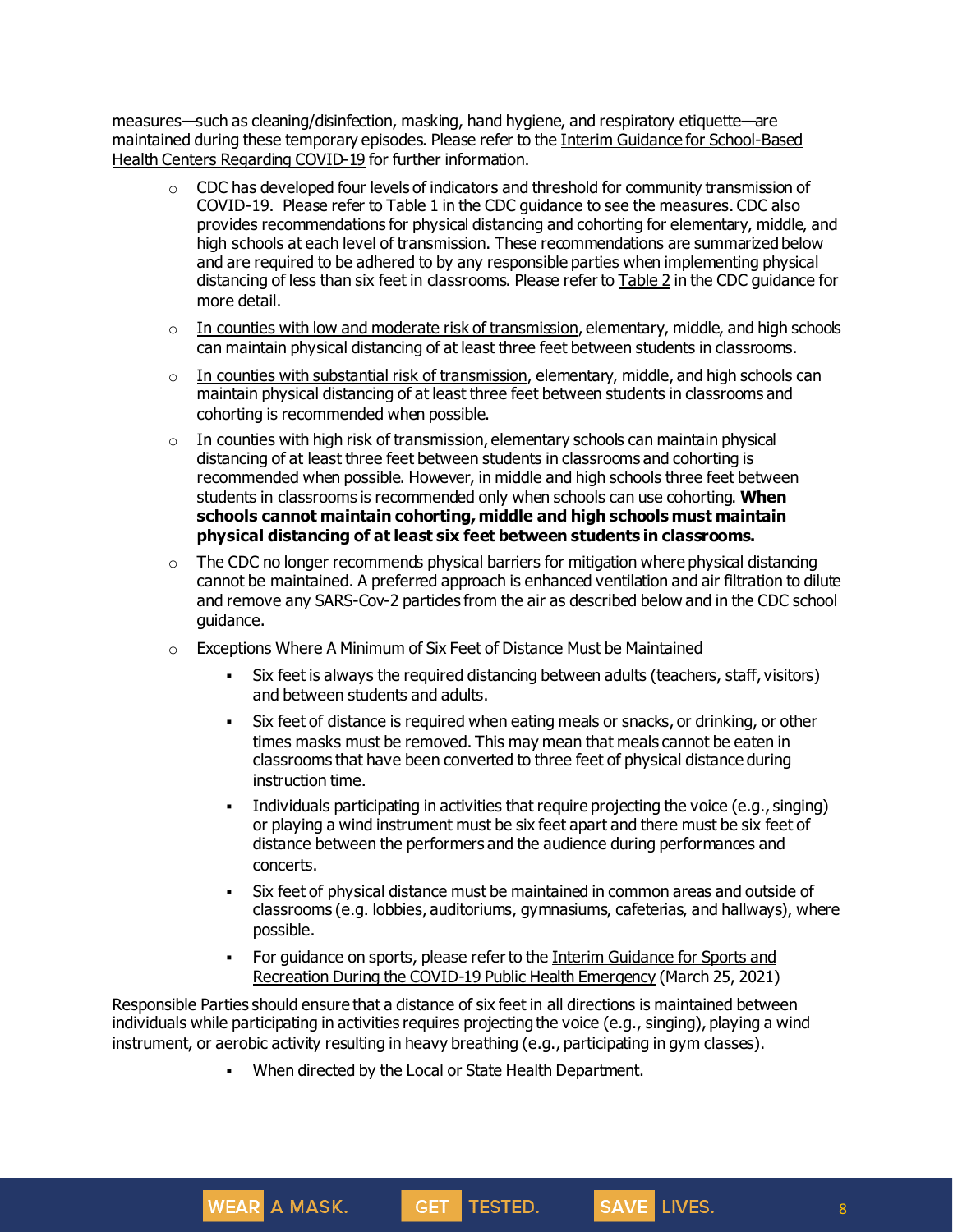- $\circ$  Prior to making any change to reduce physical distancing to less than six feet between students during academic instruction, decisions must be made with community input. **Responsible Parties must include opportunities for feedback fromparents, community members, teachers, staff and local departments of health. This meeting must be held before any change to the physical distancingin schools can be made.**
- $\circ$  Responsible parties must post the new plan online and must be sent to Local Health Departments and the State Education Department.
- $\circ$  Responsible Parties are required to work with the school community (parents, teachers, staff, LHDs, etc.) to propose and adopt changes. **Ultimately, the school/district's decision to move to shorter physical distances will come down to a local community's risk tolerance based on its unique circumstances.**

#### **Masks**

- Face masks are required at all times, except for meals.
	- $\circ$  Responsible Parties will need to consider and address developmental appropriateness, feasibility, and ability to implement such policy in a safe, consistent manner.
- Students who are unable to medically tolerate a mask, including students where such mask would impair their physical health or mental health are not subject to the required use of a mask.
- Responsible Parties should offer assistance to students who may have difficulty in adapting to wearing a mask.
- Responsible Parties must train all students, faculty, and staff on how to adequately put on, take off, clean (as applicable), and discard PPE, including but not limited to, appropriate masks. This training should be extended to contractors and vendors, if the Responsible Parties will be supplying the contractors and vendors with PPE.

#### **Space Configurations**

- Responsible Parties are strongly encouraged to (1) modify or reconfigure spaces and areas, and/or (2) restrict the use of classrooms and other places where students, faculty, and staff gather (e.g., lockers, cubbies, entryways, hallways), so that individuals can be physically distanced, and are not sharing workstations, desks, tables, or other shared surfaces without cleaning and disinfection between use.
	- o If Responsible Parties are using a cohort model, cleaning and disinfection may be performed in between each cohort's use instead of individual's use.
- Responsible parties should make best use of the space in the classroom by removing unnecessary furniture and objects to help maximize the distance between students and for better air flow. All desks should face the same direction and/or students should be seated on the same side of tables.
- Where feasible, Responsible Parties should put in place measures to reduce bi-directional foot traffic using tape or signs with arrows in hallways, or spaces throughout the school, and post signage and distance markers denoting spaces of six feet in all commonly used areas and any areas in which lines are commonly formed or people may congregate (e.g., outdoor spaces, libraries, cafeterias, health screening stations).
- Responsible Parties should determine which facilities, grounds, or portions thereof (e.g., libraries, recreational facilities) will be closed to the public (i.e., not students, faculty, or staff) or offer limited, specific hours to members of the general public. Any use of a school facility or grounds by the general public must be subject to the same guidelines required during all other school operations.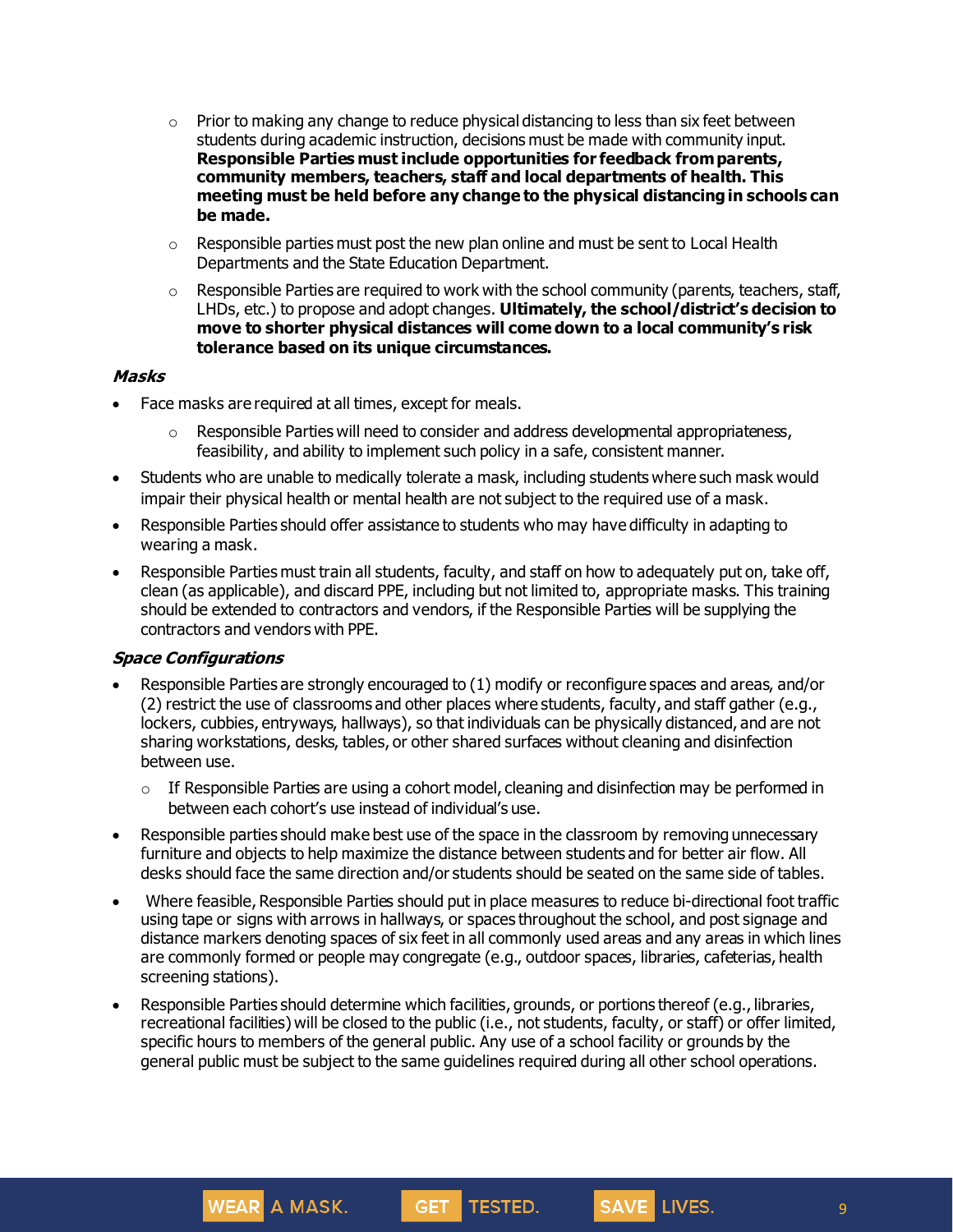• Responsible parties should work to find additional or alternate space with community-based organizations and other operators of alternative spaces (e.g., local governments) to maximize capacity for in-person learning.

#### **Schedules**

• Responsible Parties should consider staggered arrival and pick-up times to facilitate proper physical distancing and assign lockers or other student storage areas by cohort or eliminate their use. However, students should not carry an unreasonable number of books or materials throughout the day.

#### **Signage**

- Responsible Parties must post signs throughout the school and should regularly share similar messages with the school community, consistent with DOH [COVID-19](https://coronavirus.health.ny.gov/system/files/documents/2020/04/13067_coronavirus_protectyourself_poster_042020.pdf) signage regarding public health protections against COVID-19. Responsible Parties can develop their own customized and ageappropriate signage specific to their school or educational setting, provided that such signage is consistent with the Department's signage. Signage should be used to remind individuals to:
	- $\circ$  Stay home if they feel sick.
	- o Cover their nose and mouth with an acceptable mask.
	- o Properly store and, when necessary, discard PPE.
	- o Adhere to physical distancing instructions.
	- o Report symptoms of, or exposure to, COVID-19, and how they should do so.
	- o Follow hand hygiene, and cleaning and disinfection guidelines.
	- o Follow respiratory hygiene and cough etiquette.

#### **Vaccination**

Responsible parties should discuss opportunities to maximize opportunities for vaccination of all eligible school personnel and students, as eligible, with their Local Health Department.

## **B. Gatherings**

#### **Meals**

- Responsible Parties must ensure physical distancing between individuals while eating in school cafeteria. If not feasible, meals may be served in alternate areas (e.g., classrooms) or in staggered meal periods to ensure physical distancing and proper cleaning and disinfection between students.
	- $\circ$  Responsible Parties must prohibit sharing of food and beverages (e.g., buffet style meals, snacks), unless individuals are members of the same household. Adequate space should be reserved for students, faculty, and staff to observe physical distanding while eating meals.

#### **Faculty and Staff Meetings**

**WEAR A MASK.** 

• Pursuant to their school reopening plan, Responsible Parties may consider choosing to use video or teleconferencing for faculty and staff meetings and conferences to reduce the density of congregations, per CDC guidance "Interim Guidance for [Businesses](https://www.cdc.gov/coronavirus/2019-ncov/community/guidance-business-response.html) and Employers to Plan and Respond to [Coronavirus](https://www.cdc.gov/coronavirus/2019-ncov/community/guidance-business-response.html) Disease 2019 (COVID-19)". When videoconferencing or teleconferencing is not preferable or possible, Responsible Parties may choose to hold meetings in open, well-ventilated spaces and ensure that individuals maintain appropriate physical distance (e.g., leave space between chairs, have individuals sit in alternating chairs).

GET TESTED.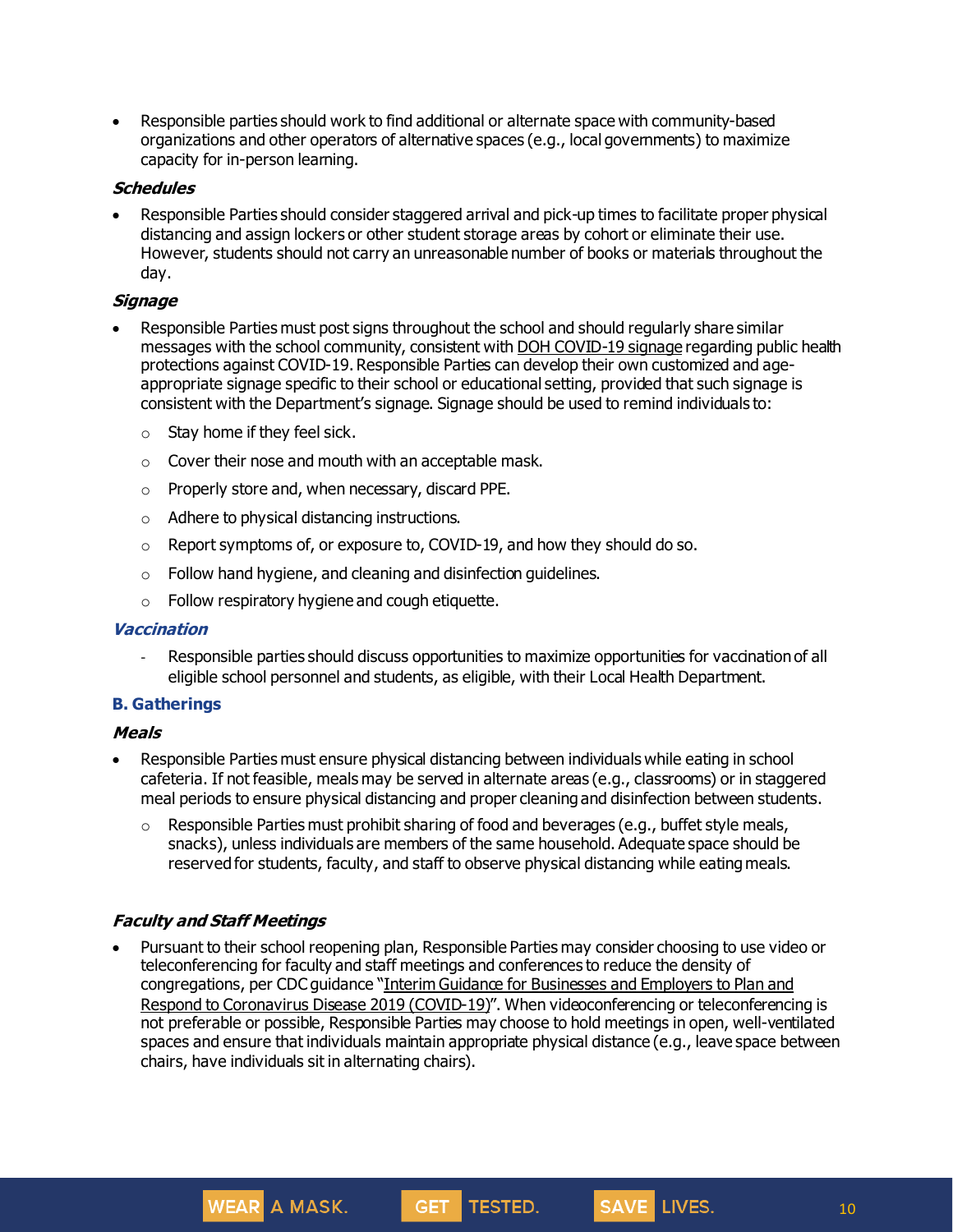#### **Ventilation and Filtration**

- Indoor air quality can be improved by increasing outdoor air delivery to the building (ventilation) and removing particulates/viral particles from the air (air filtration) to the greatest extent possible. Ventilation and filtration together can reduce the risk of COVID-19 transmission.
- Portable air cleaners may supplement other preventive measures to decrease the risk of COVID-19 spread. These are designed to remove particles. However, they are limited in the amount of air they filter per hour and so they may reduce, but may not eliminate, particles, viruses, and/or microbes in the air. The selection, installation, and maintenance of portable filtration devices should be made in consultation with an indoor air quality professional. The use of portable filtration devices does not decrease the need for mask wearing, physical distancing, sanitation practices, or adequate ventilation.
- Portable air cleaners are particularly relevant for rooms without natural ventilation (openable windows) and for higher risk environments (e.g., nurses' station, isolation rooms) but can be considered for any other areas where there is heightened concern.
- Recommendations for School Classrooms That Have Mechanical Ventilation
	- $\circ$  Evaluate systems to ensure the mechanical ventilation system is working properly, code compliant, and optimized according to these guidelines:
	- $\circ$  Be sure diffusers, exhausts, and unit vents are not blocked or obstructed by cabinets, books, or other materials.
	- $\circ$  Communicate to staff the importance of not obstructing diffusers and vents or attempting to modify the ventilation controls. For example, not adjusting the thermostat or fans in their respective rooms.
	- $\circ$  Have a routine maintenance and inspection schedule and strictly adhere to it.
	- $\circ$  Increase ventilation by increasing outdoor air and decreasing recirculated air as much as possible.
	- $\circ$  Run the HVAC system a minimum of one week prior to reopening.
	- $\circ$  Suspend the use of demand control ventilation, systems that shut down the percentage of fresh air under certain conditions automatically, unless doing so will degrade indoor air quality.
	- o Keep systems running longer on school days, 24/7 if possible.
	- $\circ$  Keep bathroom exhaust systems running 24/7.
	- $\circ$  Flush building air at least two hours prior to and one hour after occupancy.
	- $\circ$  Where increased mechanical ventilation is not possible, consider opening windows and doors while also maintaining health and safety protocols (e.g., risk of falling, security risk, increase asthma triggers).
	- $\circ$  With increased cleaning activities, ensure that there is adequate ventilation when cleaners and disinfectants are used to prevent students or staff from inhaling irritating fumes.
	- o Filtration of centralized HVAC systems:

WEAR A MASK.

- $\circ$  Check and replace existing unit air filters as per manufacturers' instructions.
- $\circ$  Optimize filtration by upgrading to a filter with a minimal efficiency rating value (MERV) of MERV 13, or the highest rating compatible with existing equipment.

GET TESTED.

- Recommendations for Classrooms That Do Not Have Mechanical Ventilation
	- $\circ$  Open windows and doors to maximize fresh air flow through the classroom.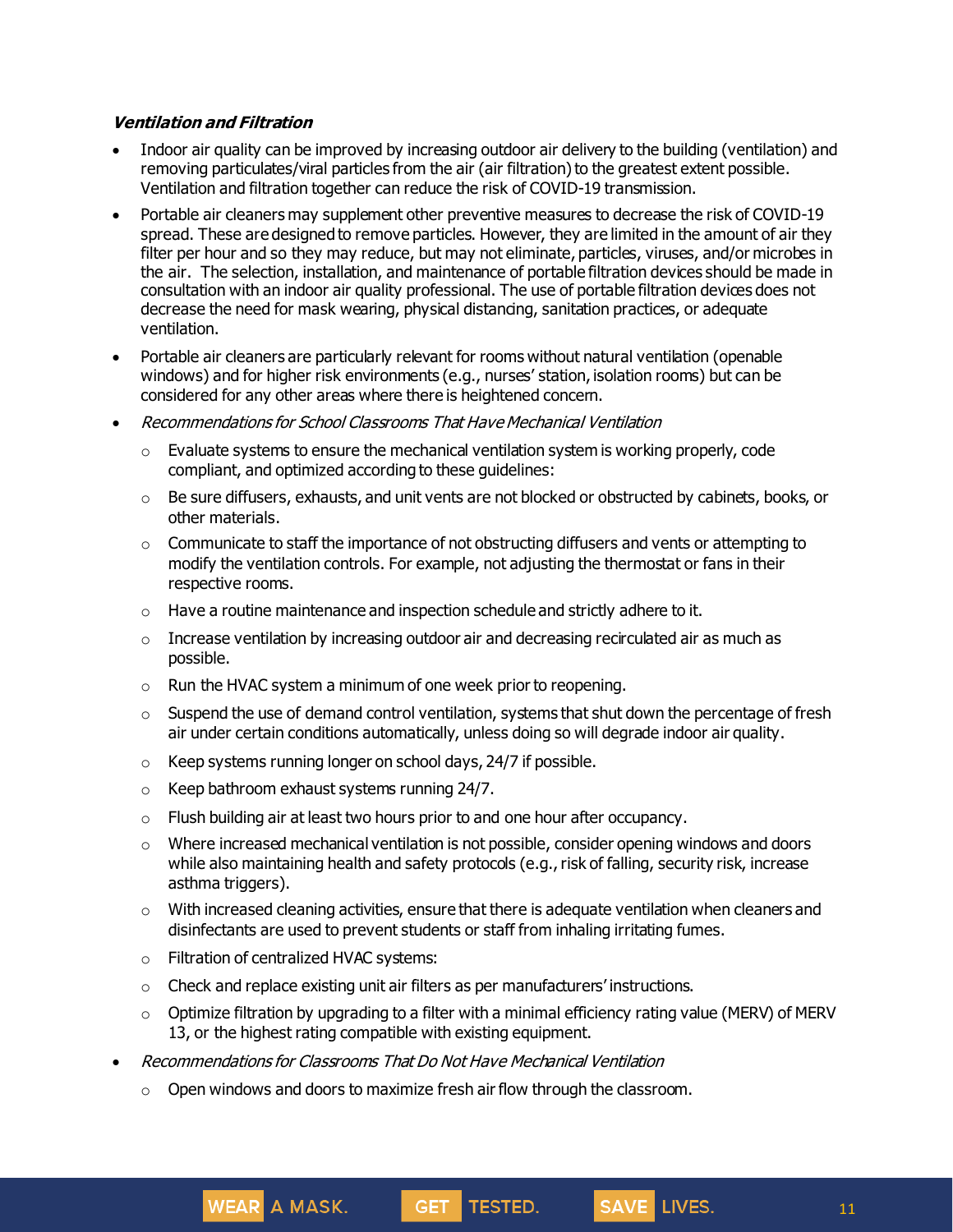- $\circ$  Consider the use of window and box fans to cross ventilate rooms to exhaust stale room air. Keep in mind any health, safety, and security concerns with open windows and doors.
- $\circ$  If a room has a window air conditioner, the outdoor air setting, rather than the recirculate setting, should be used (if the unit offers that option).
- o For air filtration in areas lacking central HVAC, use a portable air cleaner
- $\circ$  Portable air cleaners are a supplement and cannot replace outdoor air ventilation and filtration.
- o Only use one air cleaner per room.
- $\circ$  Only use these devices for single rooms with closed door and windows, as the devices are not designed to filter larger volumes of air.
- $\circ$  These devices are best considered where outdoor air ventilation is not adequate (e.g., open windows not possible, or in nurses/isolation areas).
- $\circ$  Be sure the device is sized appropriately with the correct clean air delivery rate (CADR).
- $\circ$  Use the CADR rating of the device for tobacco smoke when comparing air cleaners, as this rating corresponds most closely with airborne viral particle sizes of concern.
- $\circ$  Air cleaners should contain a high-efficiency particulate air filter or MERV 13 or greater filter efficiencies.
- $\circ$  Units that feature ionizers, precipitators, or ozone generators do not provide additional benefit and can generate harmful byproducts.
- $\circ$  MERV13 or HEPA filters should be replaced on the timetable according to manufacturer recommendations.
- $\circ$  Request documentation of particle/viral removal efficacy for any device being considered.
- $\circ$  Confirm the unit can deliver at least two air turnovers per hour for typical school classroom sizes (approx. 400 sq. ft).
- $\circ$  Refer to the Association of Home Appliance Manufacturers (AHAM): <https://www.ahamdir.com/room-air-cleaners/>) and California Air Resources Board (CARB): [https://ww2.arb.ca.gov/our-work/programs/air-cleaners-ozone-products/california-certified-air](https://ww2.arb.ca.gov/our-work/programs/air-cleaners-ozone-products/california-certified-air-cleaning-devices)[cleaning-devices](https://ww2.arb.ca.gov/our-work/programs/air-cleaners-ozone-products/california-certified-air-cleaning-devices) ) websites to compare room air cleaners.
- $\circ$  To maximize energy efficiency, consider choosing a unit with an Energy Star certificate.
- o Choose a unit with CARB and Underwriter's Laboratories (UL) certificates.
- Specialized Ventilation Considerations for Nurses Stations and Isolation Rooms
	- o Designate one room for short-term isolation of suspected infected persons.
	- o Nurses stations and isolation rooms pose higher potential for COVID-19 exposure and so should not mix the air with the remainder of the building.
	- $\circ$  Examine options for maximizing outdoor air ventilation of these areas, including 100% fresh air, and increasing ventilation to 10 air changes per hour.
	- o These rooms should be under direct exhaust to the outside to minimize air mixing with other parts of the school.
	- $\circ$  Portable air filtration units should be considered for these areas (see below).
	- $\circ$  For more detailed information please refer to ASHRAE 170 and ASHRAE 2019 handbook [\(https://www.ashrae.org/technical-resources/ashrae-handbook-content](https://www.ashrae.org/technical-resources/ashrae-handbook-content)).

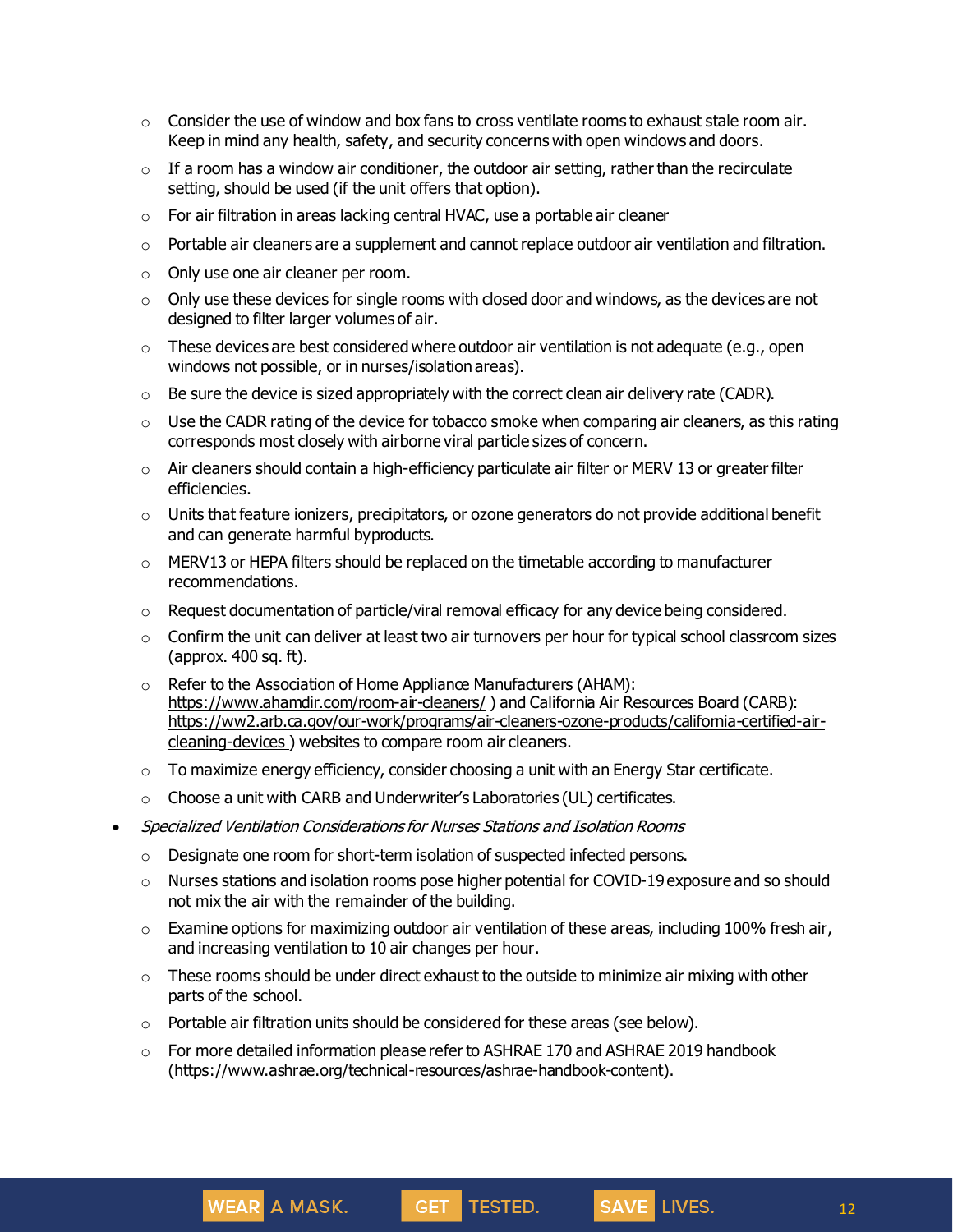$\circ$  Responsible Parties should increase ventilation with outdoor air to the greatest extent possible (e.g., opening windows and doors) while maintaining health and safety protocols.

#### **Common Areas**

- Responsible Parties may choose to encourage physical l distancing by modifying amenities or areas that do not allow for adequate physical distancing protocols to be followed. If open, Responsible Parties should make hand sanitizer or disinfecting wipes available near such amenities or areas (e.g., vending machines, communal coffee stations).
	- o However, Responsible Parties should not provide cleaning and disinfecting supplies to students, particularly younger students, nor should students be present when disinfectants are in use.
- Responsible Parties should put in place practices for adequate physical distancing in small areas, such as restrooms and breakrooms, and should develop signage and systems (e.g., flagging when occupied) to restrict occupancy when physical distancing cannot be maintained in such areas.
- To the extent practical, Responsible Parties may consider staggering schedules for faculty and staff to reduce density and promote physical distancing in enclosed areas (e.g., coffee breaks, meals, and shift starts/stops).

## **C. Operational Activities**

## **Cohorts**

• Responsible Parties are recommended to cohort students to the extent practicable to limit potential exposure. Refer to Section IA for cohorting recommendations if three feet of physical distance is permitted consistent with this guidance. "Cohorts," particularly for younger students, are selfcontained, pre-assigned groups of students with reasonable group size limits set forth by the school in their plan. Responsible Parties should enact measures to prevent intermingling across cohorts, to the greatest extent possible (e.g., separation by appropriate physical distancing, particular if there are multiple cohorts in one area). Responsible Parties should make reasonable efforts to ensure that cohorts are fixed – meaning contain the same students – for the duration of the school year. Faculty may instruct more than one cohort so long as appropriate physical distancing is maintained.

#### **In-Person Instruction**

**WEAR** A MASK.

- While the goal is to return all students to in-person instruction, due to the dynamic nature and risk of community transmission of COVID-19, Responsible Parties should prepare for a combination of inperson instruction and remote learning to facilitate a phased-in approach or hybrid model, which may be necessary at various times throughout the 2020-2021 school year.In such approaches and models, Responsible Parties may use video or teleconferencing in lieu of in-person gatherings (e.g., classes, office hours), per CDC guidance.
	- $\circ$  In cases where in-person instruction is not feasible even with cohorting, phased-in and hybrid models of education will need to consider if certain students will be prioritized for in-person instruction first or more frequently based on educational or other needs (e.g., early grades, students with disabilities, English language learners), and must balance this with equity, capacity, physical distancing, PPE, feasibility, and learning considerations.
	- $\circ$  If COVID-19 cases develop, Responsible Parties may consider restricting access within school facilities and across school grounds, particularly in affected areas to avoid full school closures. In such instances, Responsible Parties may choose to temporarily move classes where an individual has tested positive for COVID-19 to remote/virtual format until all contacts can be identified, notified, tested, and cleared.

**GET TESTED.**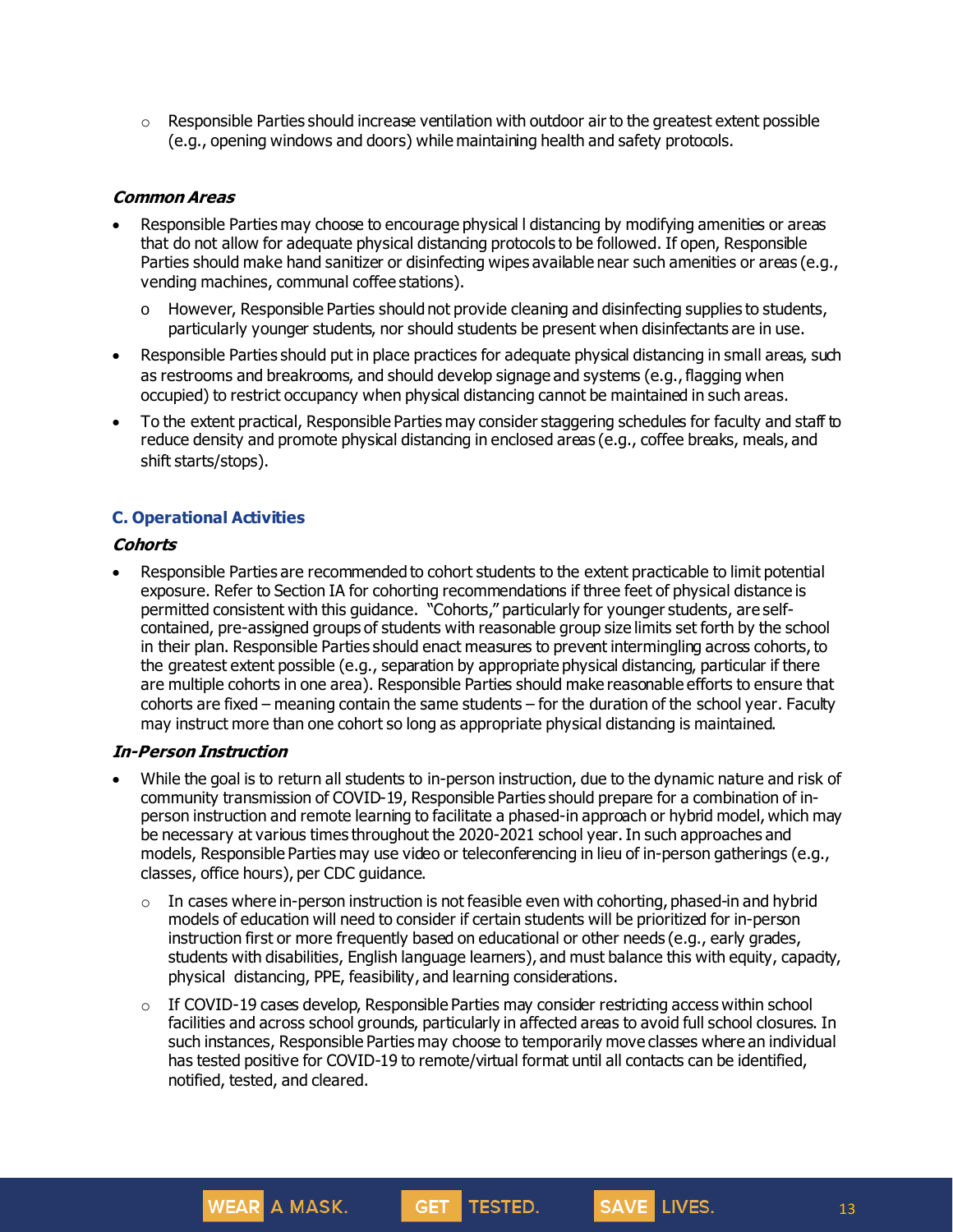- To maximize in-person instruction, Responsible Parties should consider measures that can be implemented to decrease density and congregation in school facilities and on school grounds, when possible, such as:
	- $\circ$  Finding alternative spaces in the community to allow for more in-person instruction;
	- $\circ$  adjusting class or work hours, where appropriate and possible;
	- $\circ$  limiting in-person presence to only those staff who are necessary to be at the school during normal school hours;
	- $\circ$  maintaining or increasing remote workforce (e.g., administrative staff) to accommodate physical distancing quidelines:
	- $\circ$  staggering schedules and allowing more time between classes to reduce congestion in hallways, walkways, and buildings; and/or
	- $\circ$  shifting design of class schedules to accommodate physical distancing guidelines, including cohorts (e.g., alternative classroom schedules, full-time in-person learning for younger students, and part-time distance learning for older students).

#### **D. Movement and Commerce**

#### **Student Drop-Off and Pick-Up**

• Responsible Parties should establish designated areas for student drop-off and pick-up, limiting contact and entry of parents/legal guardians into the building, to the greatest extent possible.

#### **Deliveries**

• Responsible Parties should establish designated areas for pickups and deliveries, limiting contact to the extent possible.

#### **Faculty/Staff Entrances and Exits**

• To the extent feasible, Responsible Parties should limit on-site interactions (e.g., designating separate ingress or egress for faculty and staff, eliminating bidirectional flow of individuals to the extent practicable).

#### **Shared Objects**

• Responsible Parties should put in place plans or measures to limit the sharing of objects, such as lockers, cubbies, laptops, notebooks, touchscreens, writing utensils, chalk and dry erase boards, musical instruments, tools, and toys, as well as the touching of shared surfaces, such as conference tables and desks; or require students, faculty, and staff to perform hand hygiene before and after contact.

# **II. PLACES**

#### **A. Personal Protective Equipment**

WEAR A MASK.

• Masks should have at least two layers of material (e.g. 2-ply). Acceptable masks for COVID-19 include but are not limited to cloth-based masks (e.g., homemade sewn, quick cut, and surgical masks that cover both the mouth and nose. Face shields worn without other masks are not considered adequate protection or source control against COVID-19 and should not be used. Please refer to the updated Face Masks and Coverings for COVID-19 for recommendations on how to wear masks, how to improve mask protection, a list of which masks are NOT recommended, as well as how individuals can protect themselves while putting on and taking off a mask.

GET TESTED.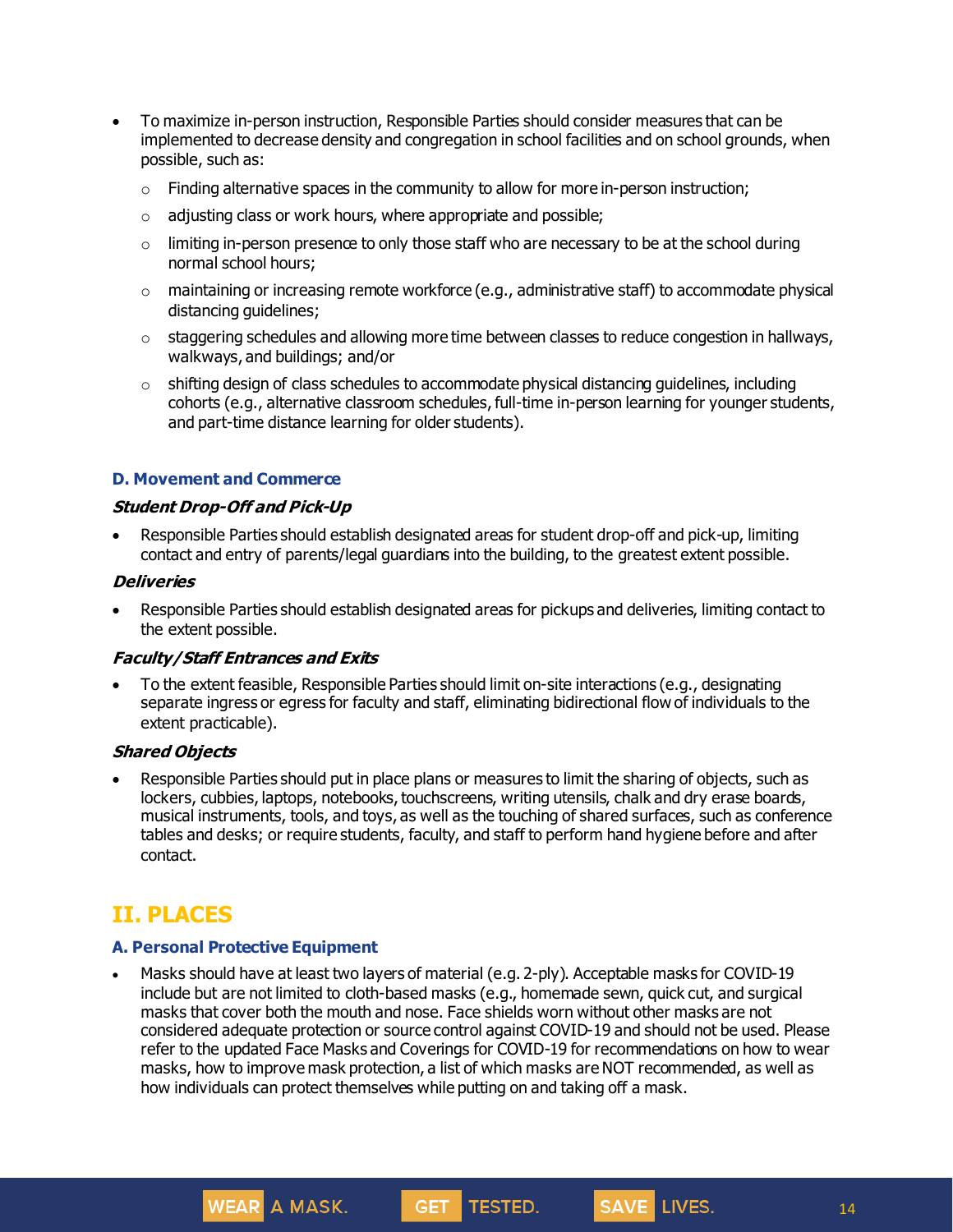- $\circ$  Responsible Parties and faculty may use alternate PPE (i.e., masks that are transparent at or around the mouth) for instruction or interventions that require visualization of the movement of the lips and/or mouths (e.g., speech therapy). These alternate masks may also be used for certain students (e.g., hearing impaired) who benefit from being able to see more of the face of the faculty or staff member.
- However, cloth-based masks or disposable masks shall not be considered acceptable masks for workplace activities that require a higher degree of protection for PPE due to the nature of the work. For those types of activities, N-95 respirators or other PPE used under existing industry standards should continue to be used, in accordance with OSHA [guidelines](https://www.osha.gov/SLTC/personalprotectiveequipment/).
- In addition to the necessary PPE as required for certain workplace activities, Responsible Parties must procure, fashion, or otherwise obtain acceptable masks and provide such masks to their faculty and staff who directly interact with students or members of the public while at work at no cost to the faculty or staff member, pursuant to Executive Order 202.16, as amended and extended.
- Responsible Parties should have an adequate supply of masks and other required PPE on hand should faculty or staff need a replacement, or a student be in need.
- Responsible Parties must advise students, faculty, staff, and visitors that they are required to wear masks at all times in school buildings, except when eating.
- Responsible Parties must allow students, faculty, and staff to use their own acceptable masks, but cannot require faculty and staff to supply their own masks. Further, this guidance shall not prevent employees from wearing their personally owned protective masks (e.g., surgical masks, N-95 respirators,), as long as they adhere to the minimum standards of protection for the specific activity. Responsible Parties may otherwise require employees to wear more protective PPE due to the nature of their work. If applicable, employers should comply with all applicable OSHA standards.
- Responsible Parties may request that students bring their own mask, but may not require it and must procure, fashion, or otherwise obtain acceptable masks and provide such masks to any student who does not have their own, at no cost to the student.
- Masks should be cleaned or replaced after use and must not be shared. Students and parents/legal guardians should take responsibility for maintaining their masks. Please consult CDC [guidance](https://www.cdc.gov/coronavirus/2019-ncov/prevent-getting-sick/diy-cloth-face-coverings.html) for additional information on cloth masks and other types of PPE, as well as instructions on use and cleaning.

## **B. Hygiene, Cleaning and Disinfection**

**WEAR A MASK.** 

#### **Hygiene**

- Responsible Parties must ensure adherence to hygiene and cleaning and disinfection requirements as advised by the CDC and DOH, including "Guidance for Cleaning and [Disinfection](https://coronavirus.health.ny.gov/system/files/documents/2020/03/cleaning_guidance_general_building.pdf) of Public and Private Facilities for [COVID-19](https://coronavirus.health.ny.gov/system/files/documents/2020/03/cleaning_guidance_general_building.pdf)," and the "STOP THE [SPREAD](https://coronavirus.health.ny.gov/system/files/documents/2020/04/13067_coronavirus_protectyourself_poster_042020.pdf)" poster, as applicable. Responsible Parties must maintain logs that include the date, time, and scope of cleaning and disinfection. Responsible Parties must identify cleaning and disinfection frequency for each facility type and assign responsibility. Responsible Parties must oversee the regular cleaning of frequently touched surfaces (e.g., toys, door handles, sink handles, toilets, drinking fountains) within the school and on school buses at least daily or between use as much as possible.
- Responsible Parties must train all students, faculty, and staff on proper hand and respiratory hygiene, and should provide information to parents and/orlegal guardians on ways to reinforce this at home.
	- o Responsible parties must teach and reinforce handwashing with soap and water for at least 20 seconds.

GET TESTED.

15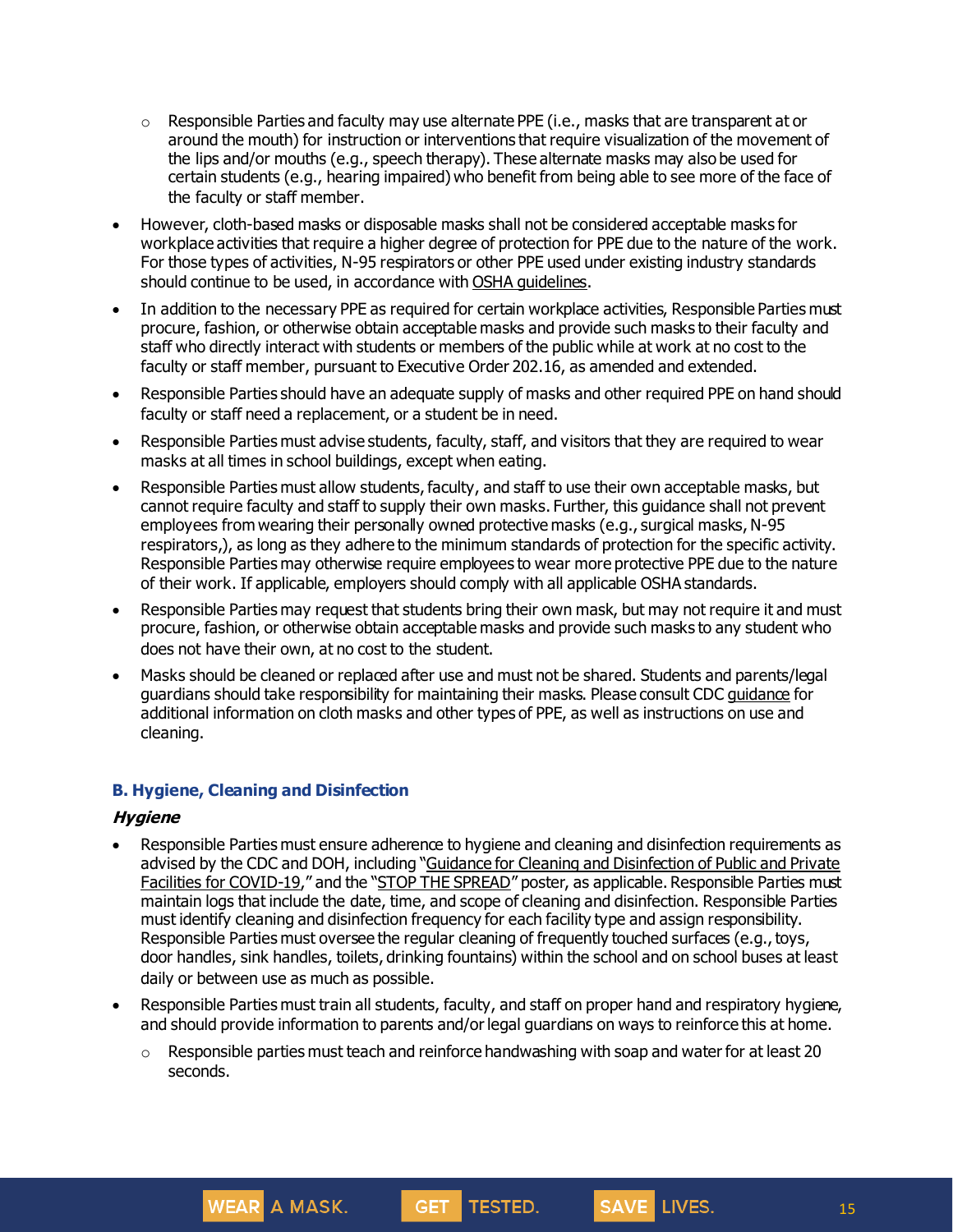- $\circ$  Responsible parties must encourage teachers, staff, and students to cover coughs and sneezes with a tissue, dispose of used tissues immediately, and wash their hands with soap and water for at least 20 seconds.
- Responsible Parties must provide and maintain hand hygiene stations around the school, as follows:
	- $\circ$  For handwashing: soap, running warm water, and disposable paper towels.
	- $\circ$  For hand sanitizing: an alcohol-based hand sanitizer containing at least 60% alcohol for areas where handwashing facilities may not be available or practical.
		- **•** School medical or health directors should approve and permit the use of alcohol-based hand sanitizers in school facilities without individual's physician orders as alcohol-based hand sanitizers are considered over-the-counter drugs. Student use of alcohol-based hand sanitizers should always be supervised by adults to minimize accidental ingestion and promote safe usage; supervision is required for elementary school students. Parents/guardians can inform the school that they do not want their child to use alcoholbased hand sanitizers by sending a written notice to the school. Schools must provide accommodations for students who cannot use hand sanitizer, to allow for their use of handwashing stations.
	- $\circ$  Make hand sanitizer available throughout common areas. It should be placed in convenient locations, such as at building, classroom, and cafeteria entrances and exits. Touch-free hand sanitizer dispensers should be installed where possible.
		- **EXECT** Responsible Parties should place signage near hand sanitizer stations indicating that visibly soiled hands should be washed with soap and water; hand sanitizer is not effective on visibly soiled hands.
		- Responsible Parties should remind individuals that alcohol-based hand sanitizers can be flammable and may not be suitable for certain areas in school facilities and on school grounds.
- Responsible Parties should place receptacles around the school for disposal of soiled items, including paper towels and PPE.
- Responsible Parties should make hand sanitizer and disinfecting wipes available near shared amenities. Sanitizer should be an alcohol-based hand sanitizer containing at least 60% alcohol for areas where handwashing facilities may not be available or practical.
- Hand sanitizer should be placed in convenient locations, such as at building, classroom, and cafeteria entrances and exits. Touch-free hand sanitizer dispensers should be installedwhere possible. For additional information and for materials to display in school, please refer to the updated Stop the Spread of Germs.

## **Cleaning and Disinfection**

WEAR A MASK.

- Responsible Parties should ensure that cleaning and disinfection are the primary responsibility of the school's custodial staff. However, Responsible Parties may also choose to provide appropriate cleaning and disinfection supplies to faculty and staff for shared and frequently touched surfaces:
	- $\circ$  Consider providing disposable wipes to faculty and staff so that commonly used surfaces (e.g., keyboards, desks, remote controls) can be wiped down before and/or after use, followed by hand hygiene.
	- $\circ$  To reduce high-touch surfaces, Responsible Parties should install touch-free amenities, such as water-bottle refilling stations, trashreceptacles and paper towel dispensers, where feasible.

GET TESTED.

16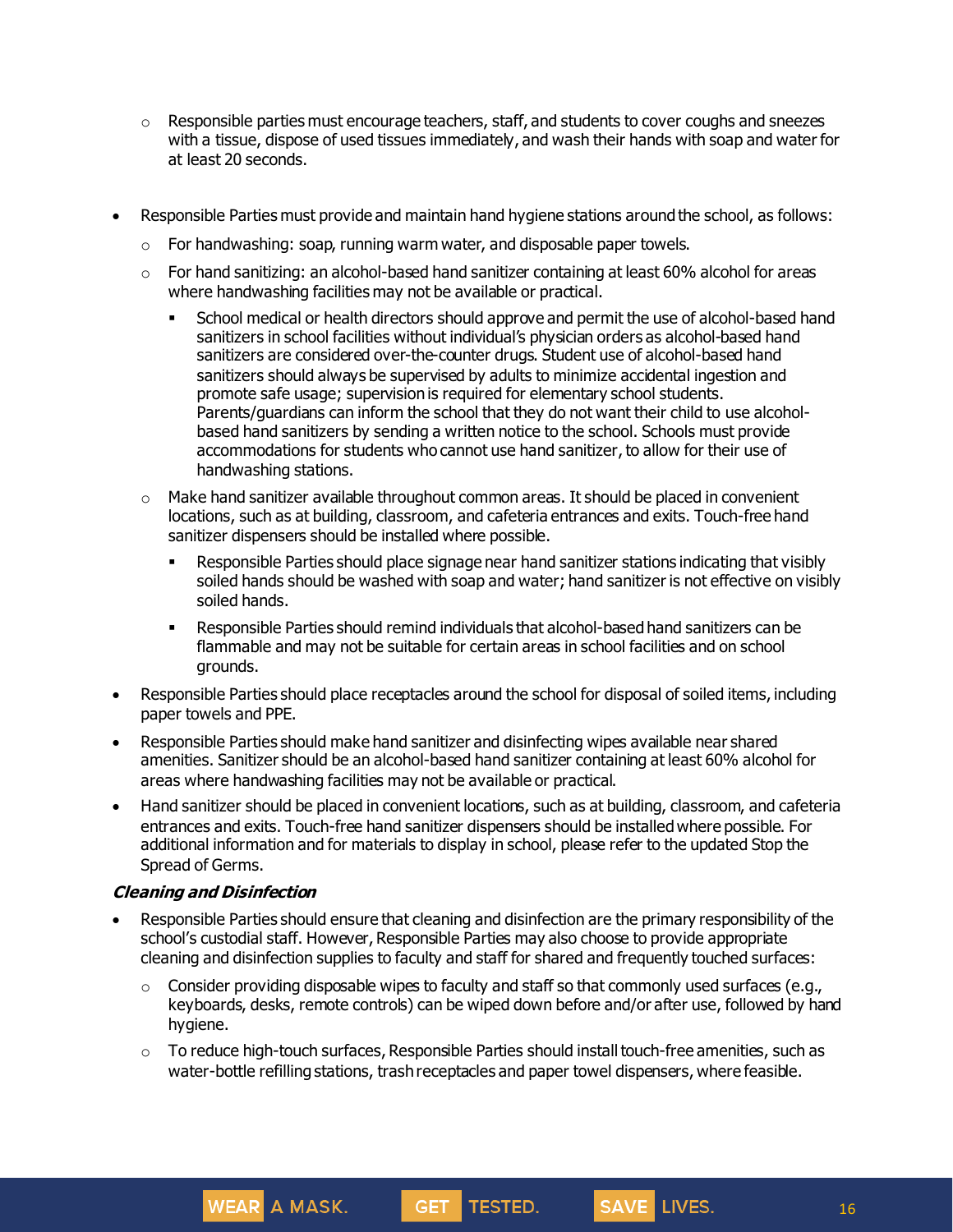- $\circ$  If installing touch-free amenities is not feasible, Responsible Parties should, at a minimum, make hand sanitizer available near high-touch surfaces (e.g., trash receptacles, paper towel dispensers).
- $\circ$  Responsible Parties should consider closing water drinking fountains (unless they are configured as a bottle refilling station) and encourage students, faculty, and staff to bring their own water bottles or use disposable cups.
- Responsible Parties must adhere to and promote hygiene, cleaning, and disinfection guidance set forth by the Department and CDC.
- There are two scenarios that require cleaning and disinfecting multiple times per day:
	- $\circ$  High risk areas including health offices, classrooms, lunchrooms/dining rooms, athletic rooms, bathrooms, and high traffic areas. Responsible parties must establish procedures for surfaces that must be sanitized after use, such as gym mats, health office cots, and lunch/dining tables.
	- o High touch surfaces including lunch tables, desks and chairs, light switches, handrails, door handles/push plates, faucets, equipment handles and buttons, shared equipment and electronics, bus seats, and handrails.
- Responsible Parties must conduct regular cleaning and disinfection of the facilities and more frequent cleaning and disinfection for high-risk areas used by many individuals and for frequently touched surfaces, including desks and cafeteria tables which should be cleaned and disinfected between each individual's use, if shared. If cohorts are used, cleaning and disinfection may take place between each cohort's use rather than each individual. Cleaning and disinfection must be rigorous and ongoing and should occur at least daily, or more frequently as needed. Please refer to DOH's "Cleaning and [Disinfecting](https://www.cdc.gov/coronavirus/2019-ncov/community/disinfecting-building-facility.html?CDC_AA_refVal=https%3A%2F%2Fwww.cdc.gov%2Fcoronavirus%2F2019-ncov%2Fcommunity%2Freopen-guidance.html) Your Facility" and "Cleaning, [Disinfecting,](https://www.cdc.gov/coronavirus/2019-ncov/community/schools-childcare/clean-disinfect-hygiene.html) and Hand Hygiene: A Toolkit for School [Administrators](https://www.cdc.gov/coronavirus/2019-ncov/community/schools-childcare/clean-disinfect-hygiene.html) " for detailed instructions on how to clean and disinfect facilities.
	- o Please refer to the updated Coronavirus (COVID-19) Custodial Checklist for Schools for additional detail on COVID-19 cleaning guidelines and routine cleaning procedures.
	- $\circ$  Responsible Parties must ensure regular cleaning and disinfection of restrooms. Restrooms should be cleaned and disinfected more often depending on frequency of use.
	- $\circ$  Responsible Parties should ensure that materials and tools used by employees are regularly cleaned and disinfected using registered disinfectants. Refer to the Department of Environmental Conservation (DEC) list of [products](http://www.dec.ny.gov/docs/materials_minerals_pdf/covid19.pdf) registered in New York State and identified by the EPA as effective against COVID-19.
		- **•** If cleaning or disinfection products or the act of cleaning and disinfection causes safety hazards or degrades the material or machinery, Responsible Parties must put in place hand hygiene stations between use and/or supply disposable gloves and/or limitations on the number of employees using such machinery.

Implement best practices to implement in residential, shared (i.e., communal) bathrooms include (e.g. use of touch-free paper towel dispensers in lieu of air dryers).

 $\circ$  Responsible Parties must ensure physical distancing rules are adhered to by using signage, occupied markers, or other methods to reduce restroom occupancy at any given time, where feasible.

## **Cleaning and Disinfection Following Suspected or Confirmed COVID-19 Case**

WEAR A MASK.

Responsible Parties must provide for the cleaning and disinfection of exposed areas in the event an individual is confirmed to have COVID-19, with such cleaning and disinfection to include, at a minimum, all heavy transit areas and high-touch surfaces.

GET TESTED.

17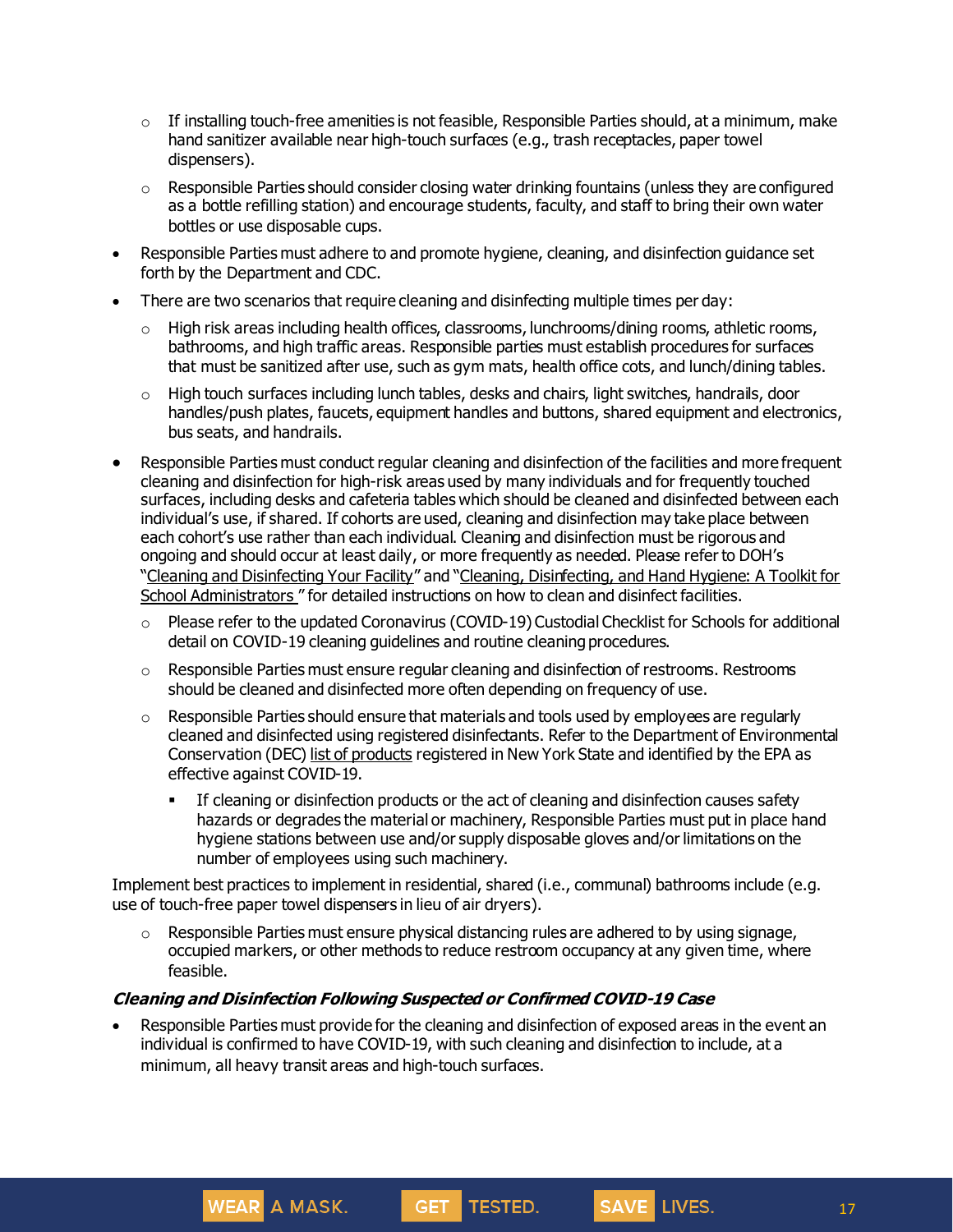- Responsible Parties are expected to follow CDC guidelines on "Cleaning and [Disinfecting](https://www.cdc.gov/coronavirus/2019-ncov/community/disinfecting-building-facility.html) Your [Facility,](https://www.cdc.gov/coronavirus/2019-ncov/community/disinfecting-building-facility.html)" if someone is suspected or confirmed to have COVID-19:
	- $\circ$  Close off areas used by the person who is suspected or confirmed to have COVID-19.
		- **EXECT** Responsible Parties do not necessarily need to close operations, if they can close off the affected areas (e.g., classroom, restroom, hallway), but they should consult with local health departments in development of their protocols.
	- $\circ$  Open outside doors and windows to increase air circulation in the area.
	- $\circ$  Wait 24 hours before you clean and disinfect, unless waiting 24 hours is not feasible, in which case, wait as long as possible.
	- $\circ$  Clean and disinfect all areas used by the person suspected or confirmed to have COVID-19, such as offices, classrooms, bathrooms, lockers, and common areas.
	- $\circ$  Restrict access to any area where someone with confirmed or suspected COVID-19 was present until the area is cleaned and disinfected.
	- $\circ$  Once the area has been appropriately cleaned and disinfected, it can be reopened for use.
		- Individuals without close or proximate contact with the person suspected or confirmed to have COVID-19 can return to the area and resume school activities immediately after cleaning and disinfection.
	- $\circ$  If more than seven days have passed since the person who is suspected or confirmed to have COVID-19 visited or used the facility, additional cleaning and disinfection is not necessary, but routine cleaning and disinfection should continue.

## **C. Coordination and Phased Reopening**

WEAR A MASK.

• Responsible Parties must designate a COVID-19 safety coordinator whose responsibilities include continuous compliance with all aspects of the school's reopening plan, as well as any phased-in reopening activities necessary to allow for operational issues to be resolved before activities return to normal or "new normal" levels.

## **D. Communications Plan**

- Responsible Parties must engage with school stakeholders and community members (e.g., administrators, faculty, staff, students, parents/legal guardians of students, local health departments, local health care providers, and affiliated organizations, such as unions, alumni, and/or communitybased groups) when developing or updating reopening plans. Plans for reopening should identify the groups of people involved and keep them engaged throughout the planning process.
- Responsible Parties must develop a communications plan for students, parents or legal guardians of students, staff, and visitors that includes applicable instructions, training, signage, and a consistent means to provide individuals with information. Responsible Parties may consider developing webpages, text and email groups, and/or social media groups or posts.
- Responsible Parties must ensure all students are taught or trained how to follow COVID-19 protocols safely and correctly, including but not limited to hand hygiene, proper mask wearing, physical distancing, and respiratory hygiene.
- Responsible Parties must encourage all students, faculty, staff, and visitors through verbal and written communication (e.g., signage) to adhere to CDC and DOH guidance regarding the use of PPE, specifically acceptable masks.

GET TESTED.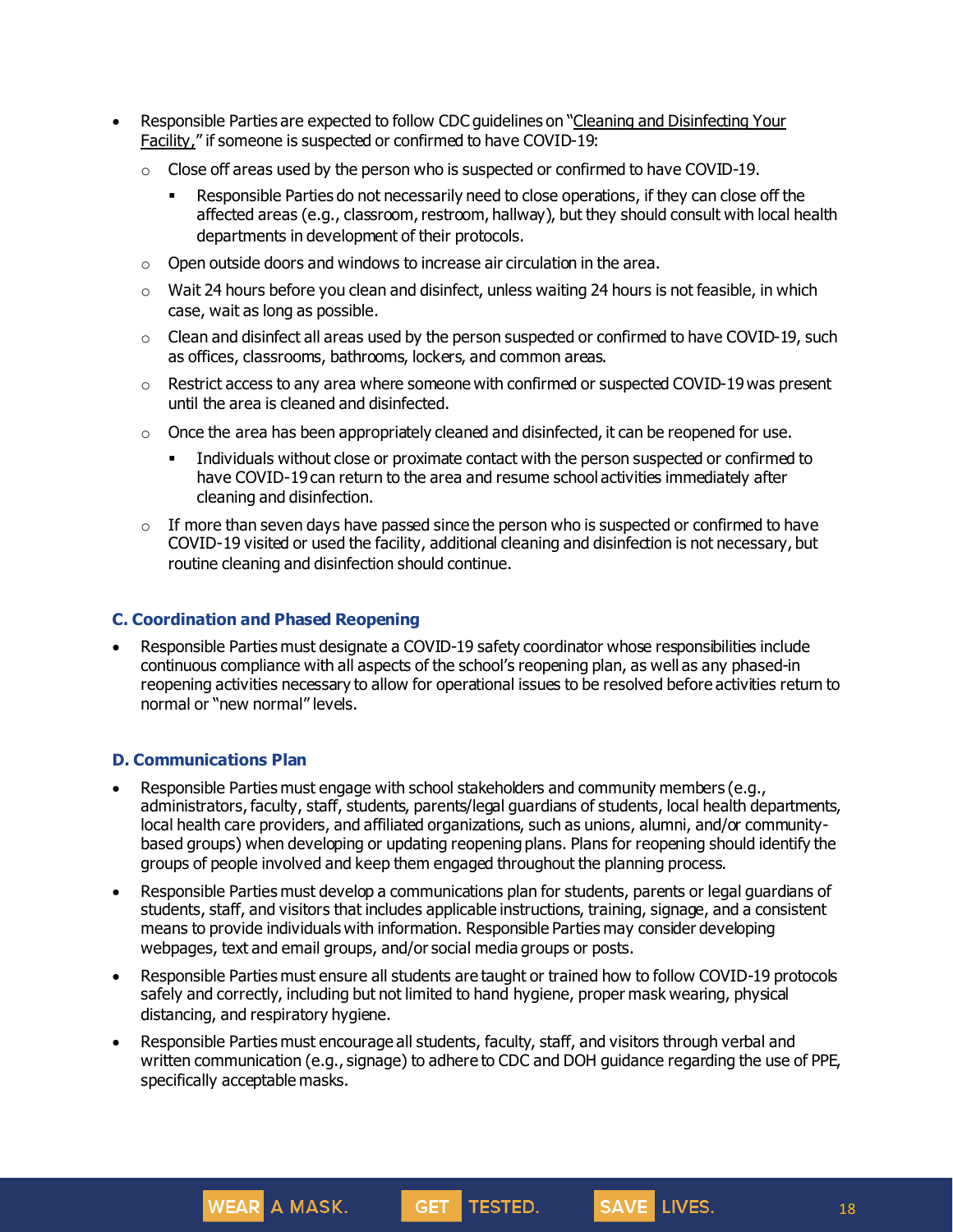- Responsible Parties should designate a coordinator or other point(s)-of-contact to be the main contact upon the identification of positive COVID-19 cases and to be responsible for subsequent communication. Coordinators should be responsible for answering questions from students, faculty, staff, and parents or legal guardians of students regarding the COVID-19 public health emergency and plans implemented by the school.
	- $\circ$  Coordinators should also work closely with local health departments and other schools to monitor public health conditions and jointly develop monitoring strategies.

#### **E. Residential Living Considerations**

- For K-12 schools with students who reside on campus, Responsible Parties must considerthe following as they develop their plans:
	- $\circ$  Residence halls: Plans should include protocols for capacity limits, enhanced cleaning and disinfection, appropriate physical distancing as defined in this document, use of acceptable masks in common areas, restrictions on non-essential gatherings and activities, limited access by students to other residential facilities (e.g., dormitories), restrictions of visitors, special housing considerations for students who are immunocompromised or who have an underlying health condition, separate living spaces for persons undergoing isolation or quarantine, and a modified set of rules for students to follow;
	- $\circ$  Residential testing: Plan for screening all students and faculty upon return, and to ensure diagnostic testing for any students or faculty members who screen positive for potential COVID-19 infection upon return, especially including any individuals with recent international travel, as identified in the New York State Travel [Advisory](https://coronavirus.health.ny.gov/covid-19-travel-advisory);
	- $\circ$  Residential isolation and quarantine: Isolation or quarantine of individuals residing on school grounds may become necessary and schools should develop plans, in consultation with the local health department, that specify where individuals will be residing (e.g., dedicated residence hall, hotel, home) and the support system that will be implemented to meet daily needs (e.g., food, medication, psychosocial, academic and/or other support) throughout the duration of their isolation or quarantine. Plans should include measures to monitor and provide medical care and other health services to students who test positive and are in isolation, need more advanced medical care, or who are awaiting test results; and
	- o Residence move-out: Plans need to be put in place for how students should safely depart residence halls in the event of a closure. Schools should consider policies for students who may not be able to depart campus quickly (e.g. international students).

# **III. PROCESSES**

#### **A. Screening and Testing**

#### **Health Screening and Temperature Checks**

WEAR A MASK.

- Responsible Parties must implement mandatory health screenings, including temperature checks, of students, faculty, staff, and, where applicable, contractors, vendors, and visitors to identify any individuals who may have COVID-19 or who may have been exposed to the COVID-19 virus.
	- $\circ$  Temperature checks should be conducted per U.S. Equal Employment Opportunity Commission or DOH guidelines. Specifically, all individuals must have their temperature checked each day – ideally, at home, prior to departing to school – before entering any school facility. If an individual presents a temperature of greater than 100.0°F, the individual must be denied entry into the facility, or sent directly to a dedicated area prior to being picked up or otherwise sent home.

GET TESTED.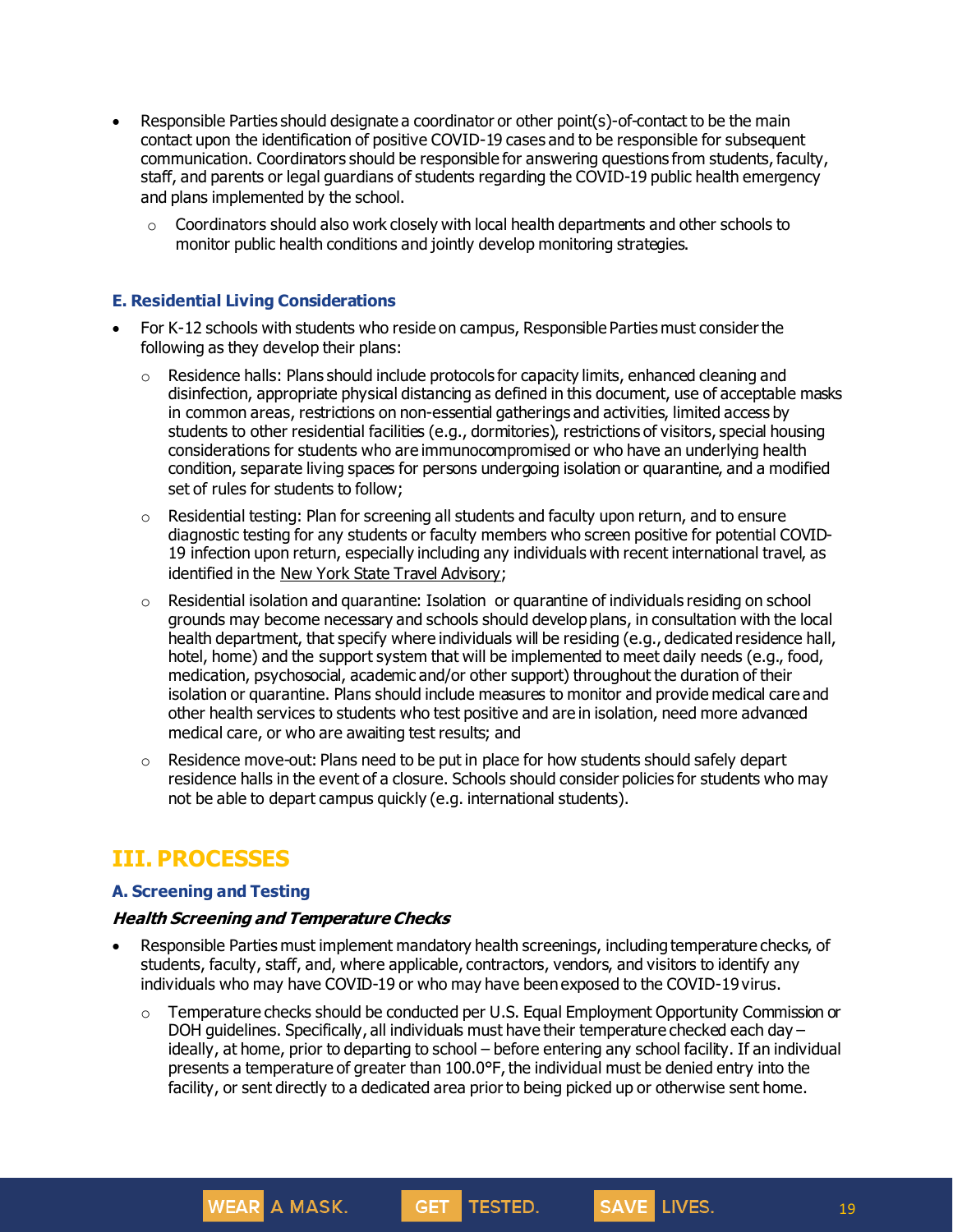- $\circ$  Responsible Parties must also use a daily screening questionnaire for faculty and staff reporting to school; and periodically use a questionnaire for students, particularly younger students, who may require the assistance of their parent/legal guardian to answer.
	- **EXE** Responsible Parties are prohibited from keeping records of student, faculty, staff, and visitor health data (e.g., the specific temperature data of an individual), but are permitted to maintain records that confirm individuals were screened and the result of such screening (e.g., pass/fail, cleared/not cleared).
- o Screening is strongly recommended to be conducted remotely (e.g. by electronic survey, digital application, or telephone, which may involve the parent/legal guardian), before the individual reports to school, to the extent possible; or may be performed on site at the school.
	- **•** Remote screening should be coordinated to identify individuals who should not go to school and should be referred to their health care provider for further evaluation and COVID-19 testing.
	- On-site screening should be coordinated in a manner that prevents individuals from intermingling in close or proximate contact with each other prior to completion of the screening.
- $\circ$  Screening for all students, faculty, staff, and, where practicable, visitors, contractors, and vendors, must be completed using a questionnaire that determines whether the individual has:
	- (a) knowingly been in close or proximate contact in the past 10 days with anyone who has tested positive through a diagnostic test for COVID-19 or who has or had symptoms of COVID-19;
	- (b) tested positive through a diagnostic test for COVID-19 in the past 10 days;
	- (c) has experienced any symptoms of COVID-19, including a temperature of greater than 100.0°F, in the past 10 days; and/or
	- (d) has traveled internationally per the New York State Travel [Advisory](https://coronavirus.health.ny.gov/covid-19-travel-advisory) in the past 10 days.
- As able, Responsible Parties should consider implementing health screening practices for unscheduled visitors (e.g., members of the public allowed to use school grounds).
- Refer to CDC guidance on "Symptoms of [Coronavirus](https://www.cdc.gov/coronavirus/2019-ncov/symptoms-testing/symptoms.html)" for the most up to date information on symptoms associated with COVID-19.
	- o Please note that the manifestation of COVID-19 in children, although similar, is not always the same as that for adults. Children may be less likely to present with fever as an initial symptom, and may only have gastrointestinal tract symptoms, which should be taken into consideration during the screening process. Schools should also consider reminding parents/guardians that students may not attend school if they have had a temperature of greater than 100.0°F at any time in the past 10 days, even if a fever-reducing medication was administered and the student no longer has a fever.
- Responsible Parties should remain aware that quarantine of students, faculty, or staff may be necessary based on current guidance and/or executive orders.

#### **Diagnostic and Screening Testing**

WEAR A MASK.

• Any member of the school community who is experiencing COVID-19 symptoms, is a direct contact of a person identified as having COVID-19 or has been otherwise exposed to COVID-19 should immediately seek diagnostic testing. Schools should make sure families without regular access to healthcare know where in the community to find testing if needed. All schools are reminded that the requirement to submit daily to the NYS COVID-19 Report Card remains.

GET TESTED.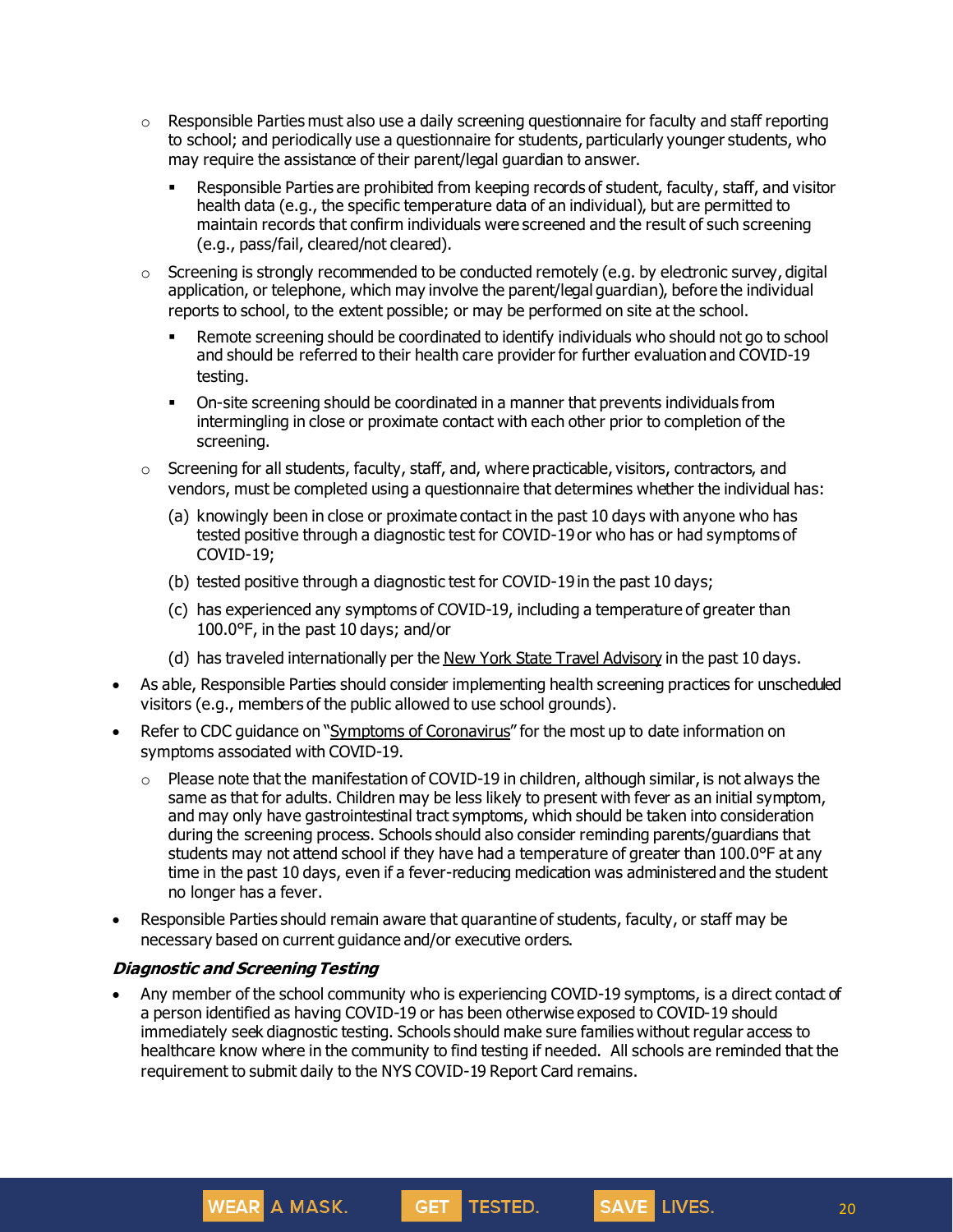• CDC recommends screening testing based on feasibility and community transmission levels. Schools should follow CDC guidelines when implementing testing plans. Please refer to Table 4 in the CDC guidance for more detail. **Responsible Parties moving to physical distancing of less than six feet should strongly consider implementing screening testing protocols to ensure monitoring.** Additional guidance regarding testing supply support will be forthcoming.

## **Positive Screen Protocols**

- Any individual who screens positive for COVID-19 exposure or symptoms, if screened at the school, must be immediately sent home with instructions to contact their health care provider for assessment and testing.
	- $\circ$  Students who are being sent home because of a positive screen (e.g., onset of COVID-19 symptoms) must be immediately separated from other students and supervised until their parent/legal guardian or emergency contact can retrieve them from school.
	- $\circ$  Responsible Parties should provide such individuals with information on health care and testing resources, if applicable.
	- $\circ$  Responsible Parties must immediately notify the state and local health department about the case if diagnostic test results are positive for COVID-19.
	- o Asymptomatic individuals who are fully vaccinated or have recovered from laboratory confirmed COVID-19 in the previous 3 months who screen positive for COVID-19 exposure may remain at school.
	- $\circ$  Anyone with symptoms must be immediately sent home with instructions to contact their health care provider for assessment and testing irrespective of vaccination status or previous COVID-19 infection.
- Responsible Parties must require individuals to immediately disclose if and when their responses to any of the aforementioned questions changes, such as if they begin to experience symptoms, including during or outside of school hours.
- Responsible Parties must establish policies, in consultation with the local health department(s), about the requirements for determining when individuals, particularly students, who screened positive for COVID-19 symptoms can return to the in-person learning environment. This returning to learning protocol must include at minimum documentation from a health care provider evaluation, negative COVID-19 testing, and symptom resolution, or if COVID-19 positive, release from isolation.
- Responsible Parties must designate a central point of contact(s), which may vary by activity, location, shift or day, responsible for receiving and attesting to having reviewed all screening activities, with such contact(s) also identified as the party for individuals to inform if they later experience COVID-19-related symptoms or COVID-19 exposure, as noted on the questionnaire.

#### **In-Person Screening**

- Responsible Parties must ensure that any personnel performing in-person screening activities, including temperature checks, are appropriately protected from exposure to potentially infectious individuals entering the facilities. Personnel performing screening activities should be trained by employer-identified individuals who are familiar with CDC, DOH, and OSHA protocols.
- Screeners should be provided and use PPE, which includes at a minimum, an acceptable mask, and may also include gloves, a gown, and/or a face shield.

GET TESTED.

## **B. School Health Offices**

**WEAR A MASK.** 

21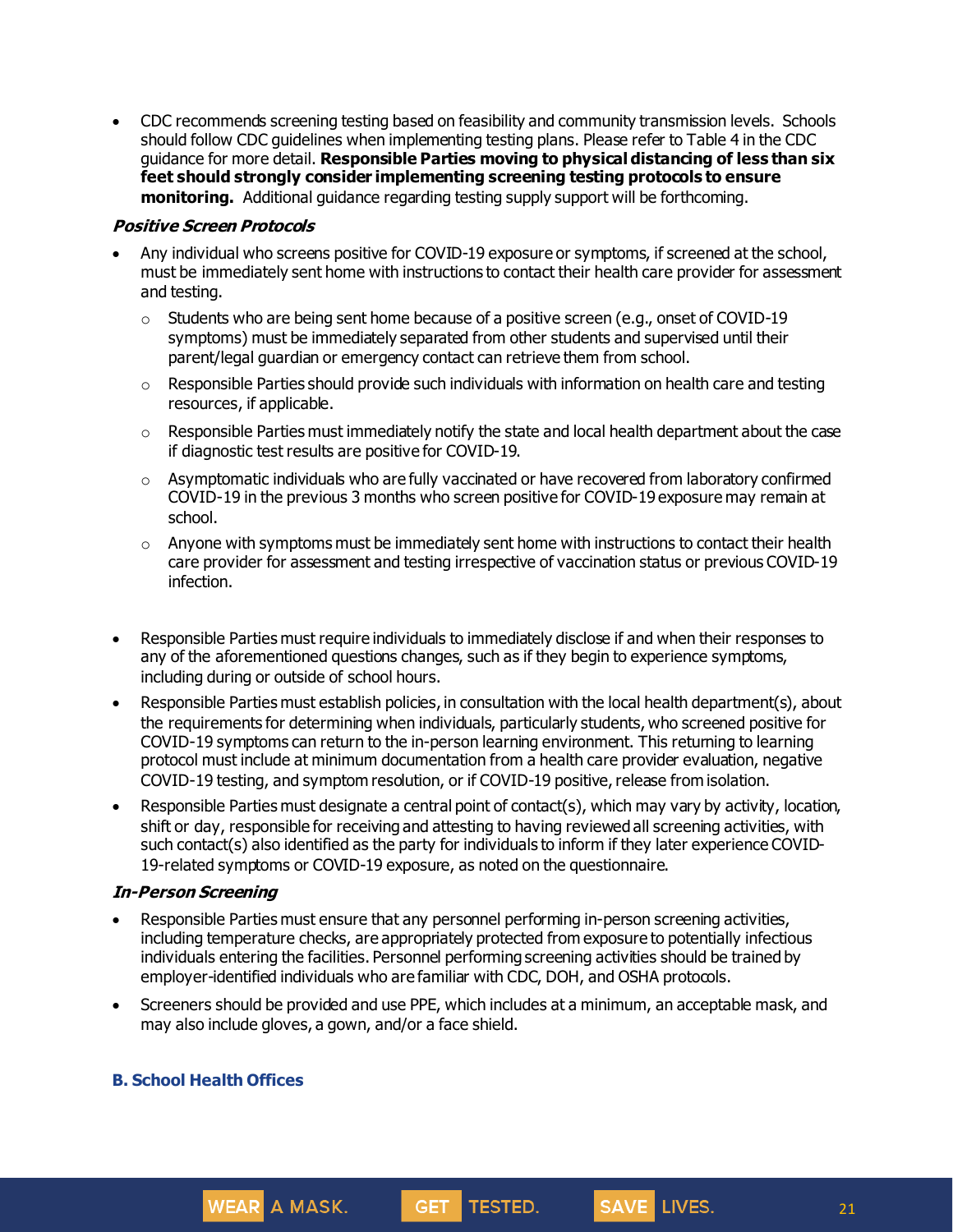- Responsible Parties may consider developing testing systems in school facilities or self-testing systems in collaboration with local health departments or local health care providers, as able.
- Responsible Parties must develop protocols for caring for a student, faculty, or staff member who develops COVID-19 symptoms during the school day. These protocols must include:
	- $\circ$  Identification of a dedicated area to separate students, faculty, or staff with symptoms of COVID-19 from others until they can go home or to a health care facility, depending on severity of illness;
	- $\circ$  Plans to ensure that symptomatic students who are waiting to be picked up remain under the visual supervision of a staff member who is physically distanced;
	- $\circ$  PPE requirements for school health office staff caring for sick individuals, which must include both standard and transmission-based precautions. In areas with moderate to substantial community transmission, eye protection (i.e., goggles or face shield) should be added. When caring for a suspect or confirmed individual with COVID-19, gloves, a gown, and a fit-tested N-95 respirator should be used, if available (or surgical face mask and face shield, if not available), as well as eye protection. Please consult CDC guidance for additional information; and
	- o Required guidelines for cleaning and disinfection.
- Responsible Parties must develop protocols for asthma-related acute respiratory treatment care using up to date standard of care:
	- $\circ$  Nebulizer treatments and suctioning are identified by the CDC as aerosol-generating procedures requiring a N-95 mask fitted to the healthcare worker;
	- $\circ$  Consult with students' healthcare providers for alternate asthma medication delivery systems; and
	- $\circ$  Consult with school maintenance and facilities department for environmental controls.

## **C. Tracing and Tracking**

#### **Metrics**

- Responsible Parties may identify clearly defined measures that will serve as warning signs that the level of COVID-19 transmission may be increasing in the school setting beyond an acceptable level, as defined by state and local health departments.
	- $\circ$  Responsible Parties must include a process in their plan if/when COVID-19 cases are discovered at school, including closing areas or classes where individuals were infected or more broadly the entire school in consultation with the local health department.
	- o Responsible Parties may choose to modify operations priorto instituting school-wide closures to help mitigate a rise in cases.

#### **Indicators of Community Transmission**

WEAR A MASK.

- CDC recommends that public health officials and school administrators consider the total new cases per 100,000 persons in the community within the preceding 7 days and the percentage of molecular tests that are positive within the preceding 7 days when making decisions about physical distancing. Levels of community transmission defined as total new cases per 100,000 persons in the past 7 days (low, 0-9; moderate, 10-49; substantial, 50-99; high,  $\geq$ 100) and percentage of positive tests in the past 7 days (low, <5%; moderate, 5-7.9%; substantial, 8-9.9%; high, ≥10%).
- Localities can refer to the CDC's COVID-19 [Integrated](https://covid.cdc.gov/covid-data-tracker/#datatracker-home) County View for county indicators. In addition, NYS publishes near real-time COVID-19 data on the NYSDOH [COVID-19](https://covid19tracker.health.ny.gov/views/NYS-COVID19-Tracker/NYSDOHCOVID-19Tracker-Map?%3Aembed=yes&%3Atoolbar=no&%3Atabs=n) Tracker.

GET TESTED.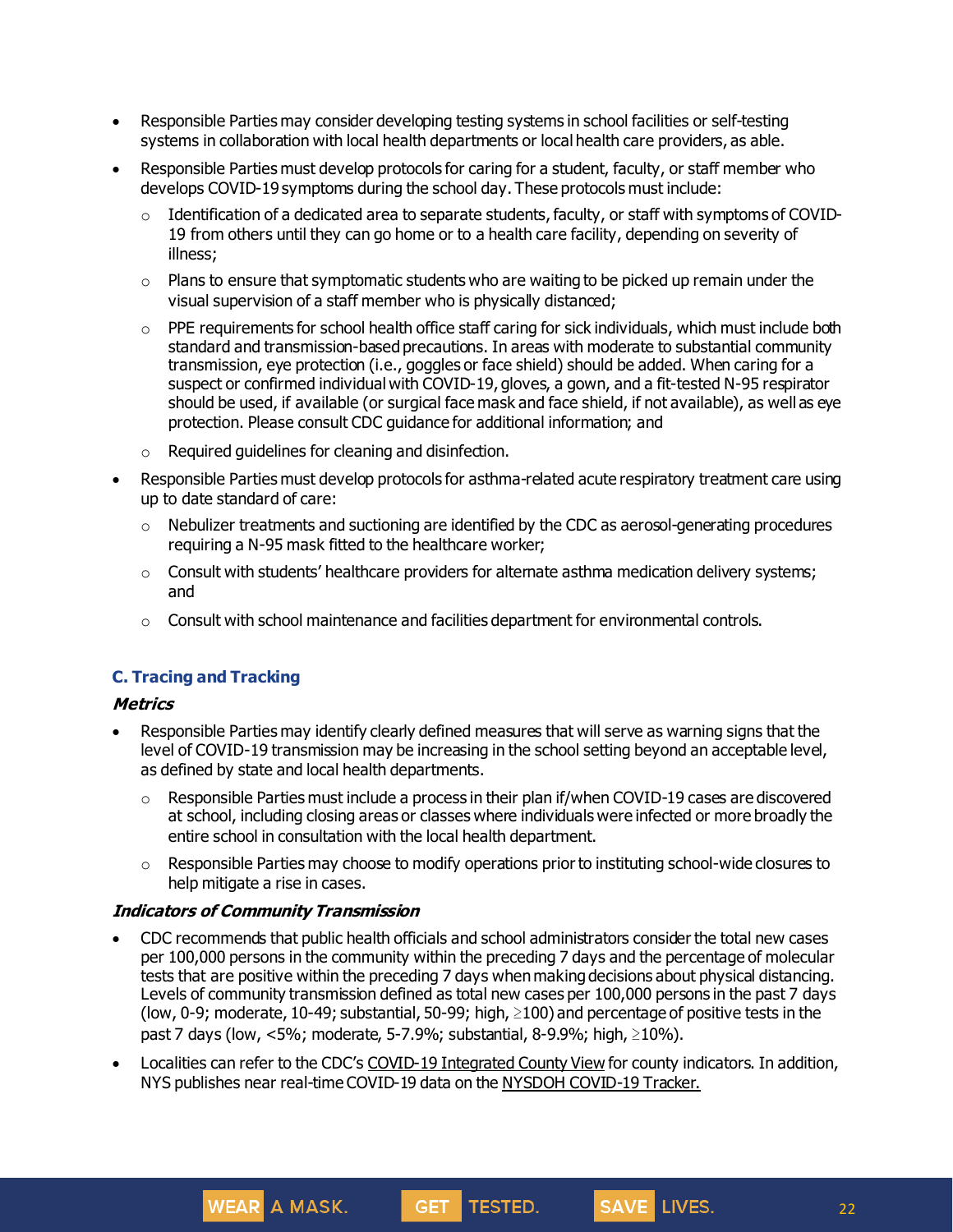## **Notification**

• Responsible Parties must notify the state and local health department immediately upon being informed of any positive COVID-19 diagnostic test result by an individual in school facilities or on school grounds, including students, faculty, staff, and visitors.

#### **Tracing Support**

- In the case of an individual testing positive, Responsible Parties must develop plans to support local health departments in tracing all contacts of the individual, in accordance with the protocols, training, and tools provided through the New York State Contact Tracing [Program](https://coronavirus.health.ny.gov/new-york-state-contact-tracing). Confidentiality must be maintained as required by federal and state law and regulations. Responsible Parties must cooperate with state and local health department contact tracing, isolation, and quarantine efforts.
	- $\circ$  If feasible, Responsible Parties may offer optional tracing and tracking technology (e.g., mobile applications) to streamline contact tracing and communication process among their students, faculty, staff, parents/legal guardians of students, and community.
	- $\circ$  Responsible Parties should partner with local health departments to train faculty and staff to undertake contact tracing efforts for populations in school facilities and on school grounds, where feasible.

## **Quarantine, Isolation, and Return to School**

- State and local health departments will implement monitoring and movement restrictions of COVID-19 infected or exposed persons, including isolation or quarantine.
- Responsible Parties must ensure that reporting plans are in place for individuals who are alerted that they have come into close or proximate contact with a person with COVID-19, and have been alerted to such exposure via tracing, tracking or other mechanism.
- Responsible Parties are subject to DOH guidance regarding protocols and policies for faculty and staff seeking to return to work after a suspected or confirmed case of COVID-19 or after the faculty or staff member had close or proximate contact with a person with COVID-19.

# **IV. SCHOOLCOVID-19 Report Card**

**WEAR** A MASK.

All public and private (both secular and non-secular) elementary (including pre-kindergarten), middle, and high schools as well as boards of cooperative educational services (BOCES), charter schools, and private schools are required to report to the [COVID-19](https://schoolcovidreportcard.health.ny.gov/#/searchResults) Report Card each operational day. COVID-19 positive data reported on this site includes students, teachers and staff enrolled in the school district onsite and off-site. This information is either shared by the parent/guardian of the student, notified by teachers and other staff, or communicated by the local health department.

# **V. SCHOOL PLANS**

All plans should continue to reflect engagement with school stakeholders and community members (e.g., administrators, faculty, staff, students, parents/legal guardians of students, local health care providers, and affiliated organizations, such as unions, alumni, and/or community-based groups), particularly local health department(s), and, in accordance with the minimum requirements referenced herein, cover: (1) reopening of school facilities for in-person instruction,(2) monitoring of health conditions, (3) containment of potential transmission of the 2019 novel coronavirus, and (4) closure of school facilities and in-person instruction, if necessitated by widespread virus transmission.

Responsible Parties must conspicuously post completed reopening plans at the school and on their website for faculty, staff, students, and parents and legal guardians of students to access. **The NYS Department of Health does not review or approve revisions to school reopening plans, however plans must at all times be consistent with NYS DOH guidance. Modified plans must**

TESTED.

**GET**